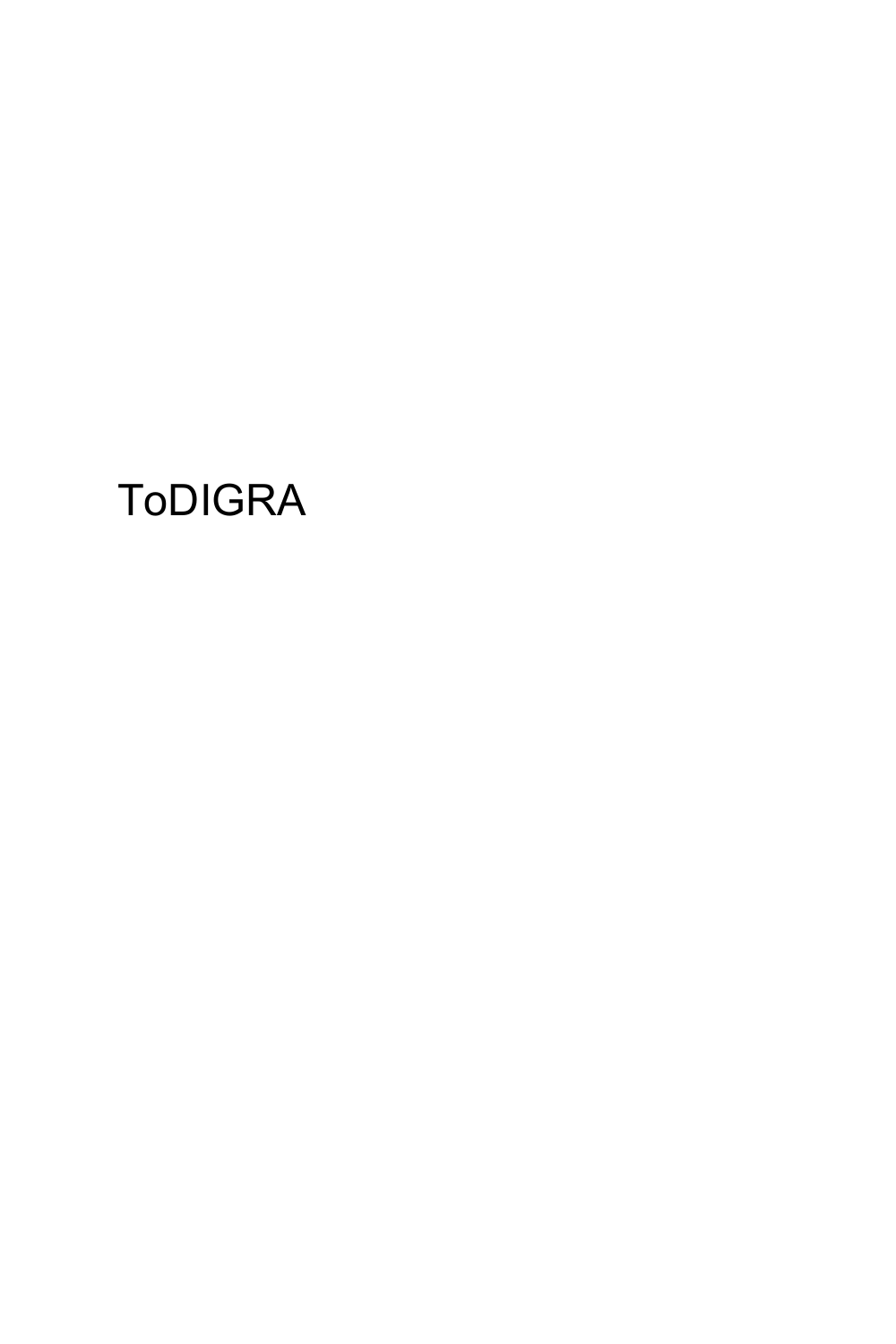## ToDIGRA

Physical and Digital in Games and Play

Editors: Frans Mäyrä, Katriina Heljakka & Anu Seisto

ETC Press Pittsburgh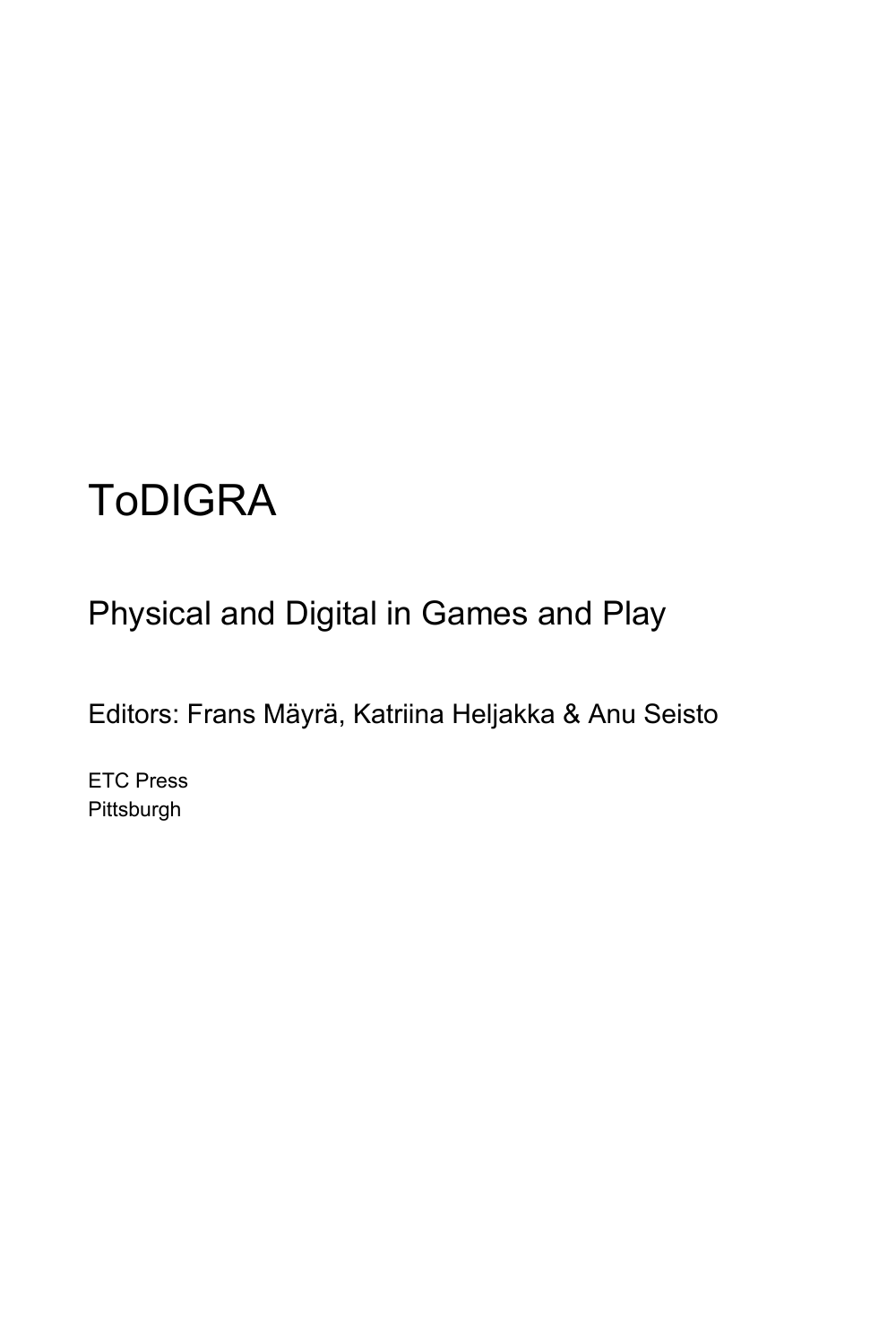ETC Press 2013

TEXT: The text of this work is licensed under a Creative Commons Attribution-NonCommercial-NonDerivative 2.5 License [\(http://creativecommons.org/](http://creativecommons.org/licenses/by-nc-nd/2.5/)) [licenses/by-nc-nd/2.5/\)](http://creativecommons.org/licenses/by-nc-nd/2.5/))

IMAGES: All images appearing in this work are property of the respective copyright owners, and are not released into the Creative Commons. The respective owners reserve all rights.

All submissions and questions should be sent to: etcpress-info ( at ) lists ( dot ) andrew ( dot ) cmu ( dot ) edu For formatting guidelines, see: [www.etc.cmu.edu/etcpress/files/](http://www.etc.cmu.edu/etcpress/files/WellPlayed-Guidelines.pdf) [WellPlayed-Guidelines.pdf](http://www.etc.cmu.edu/etcpress/files/WellPlayed-Guidelines.pdf)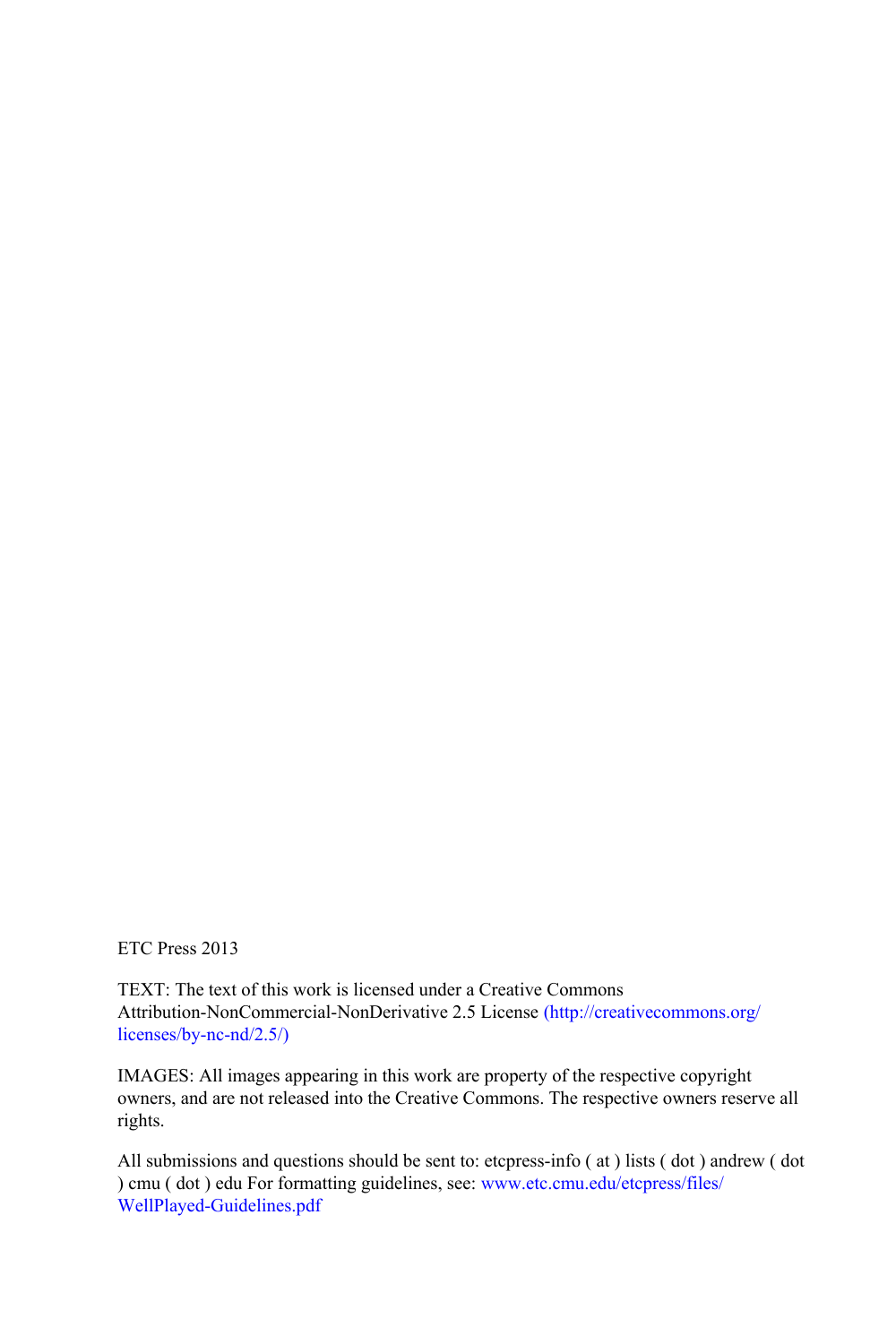### 'That's Not a Secure Area'

### Physical-Digital Sound Links in Commercial Locative Games

Inger Ekman

#### **Abstract**

Pervasive games break the boundary between digital and physical to make use of elements in the real world as part of the game. One form of pervasive games are locative mobile games, which utilize physical movement as game control. To facilitate eyes-free interaction during play, these games benefit from exploring soundbased content. However, it is currently unclear what type of soundbased interaction is feasible to the general audience. Another consideration is which sound design strategies best support the goal of *situated experiences*, and how to design sound that supports game experiences drawing upon location-awareness, and intermixing virtual content with physical reality.

A first generation of locative mobile games is already commercially available. The present contribution analyzes seven commercially available locative games (*Ingress*; *Shadow Cities*; *Zombies, Run!*; *Inception the App*; *The Dark Knight Rises Z+*; *CodeRunner*) and summarizes the sound design strategies employed to contextualize game content in real-world. Comparison to current themes in contextualized audio research indicates similarities but also challenges some assumptions regarding audio-heavy gameplay. The findings illustrate the need for simplicity regarding audio challenges, but generally confirm the view of audio-based gameplay as a facilitator of mobility. Sound is also centrally involved in shaping contextualized experiences, forging links between the physical and digital world, and *indexing* game content to context through *functionality, verbal references, spatialization,* and *remediation*. The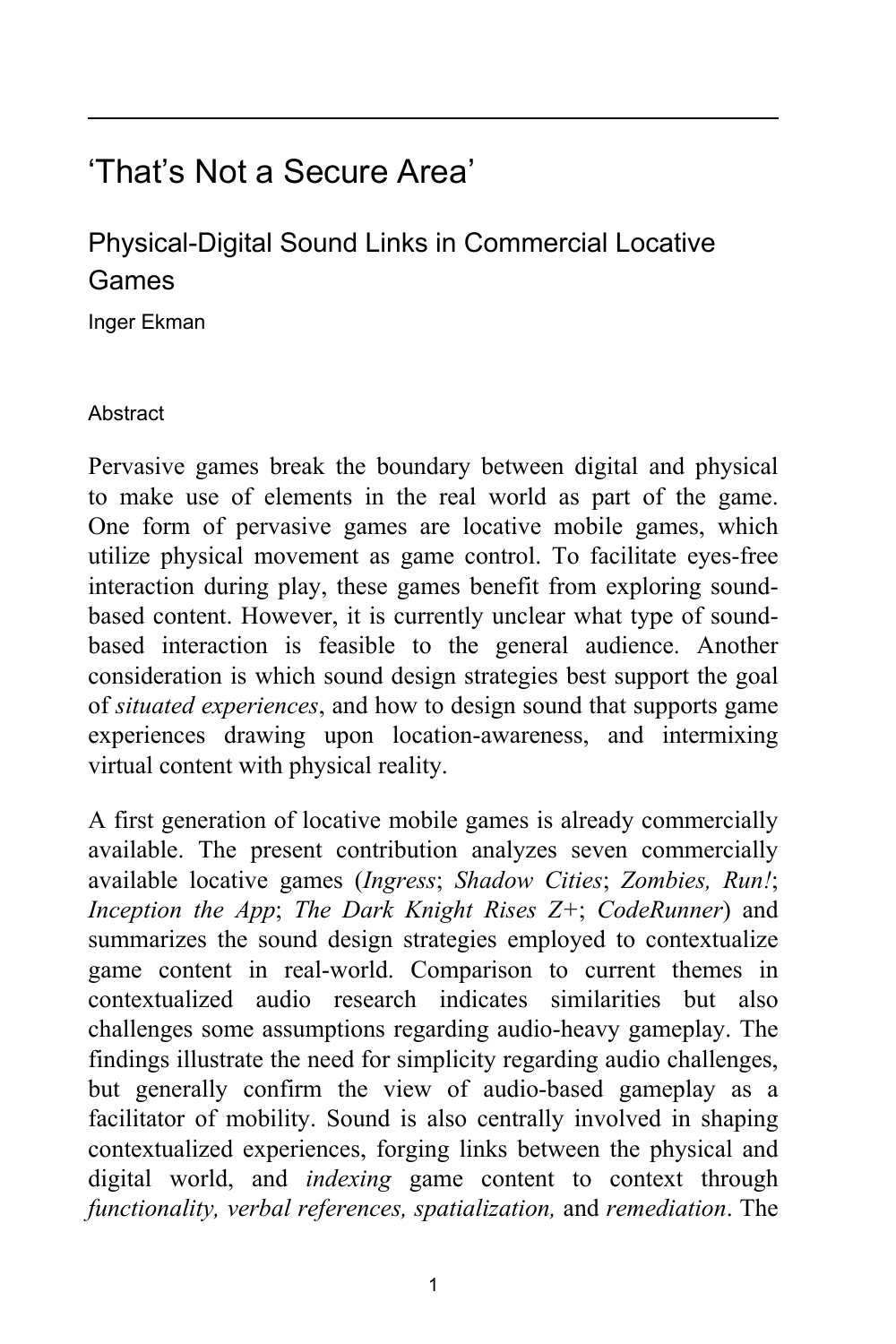article discusses two complementary strategies to systematically manipulate the physical-digital relationship, and to promote strongly situated experiences.

#### Keywords

Game sound, audio, sound design, locative games, pervasive games, mobile context, contextual experience, situated experience, indexicality.

#### Introduction

Locative games (or location-based games) use the player's geographical position (derived via combinations of GPS, WiFi and cell positioning) to map game content to physical locations. Locative games are typically included under the umbrella of *pervasive games*, which refers to a family of games that break the traditional boundaries of games (Montola 2012). This boundary-breaking accounts for the unique attractiveness of pervasive gaming, but the strategies for combining digital and physical content also constitute a central design challenge to pervasive game designers (Waern et al. 2009). The open questions fall under what Benford and colleagues (2005) have referred to as "hefting domains": (1) where to use virtual content, (2) where to use physical content, and (3) how to tie the two domains together in a meaningful way.

Sound is of particular interest to pervasive games for many reasons. In terms of practical usability, audio offers a solution for overcoming the functional limitations of mobile interfaces, in particular by providing an alternative for screen-based information (Brewster 2002). Audio meets many of the demanding usability requirements of a mobile user, sometimes conceptualized as *situationally-induced impairments and disabilities* (Sears et al. 2003). For example, sound is the modality of choice for facilitating a blended focus of attention, allowing players to attend to game content alongside other ongoing tasks such as driving (Gustafsson et al. 2006). In game design in general, sound has been strongly indicted as triggering user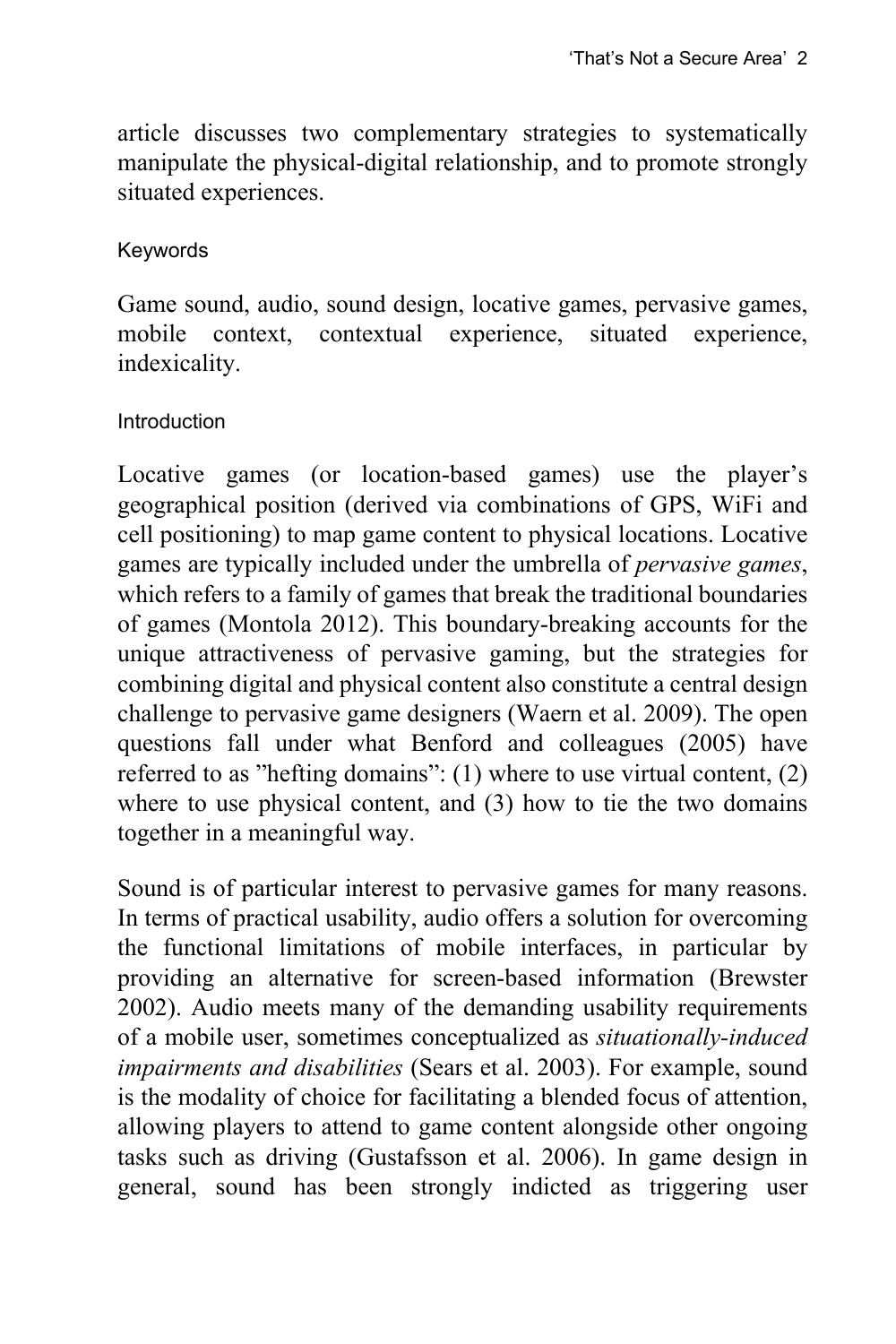imagination (Liljedahl 2011), and the high temporal resolution of human auditory perception makes sound exceptionally suitable for real-time feedback (Collins 2013). Explorations of sound in mobile computing generally confirm these sentiments. Sound-based interfaces have been successfully employed in location-aware games (Paterson et al. 2010; 2011; Ekman et al. 2005; Herbst et al. 2008), mobile sound art (see the extensive overview by Behrendt 2010), and many other types of playful location-based experiences (e.g. Kurczak et al. 2011; Rowland et al. 2009; Stahl 2007; McGookin et al. 2009; Bichard et al. 2006).

However, practical field experiments also point to new *aesthetic challenges* that arise from a design setting which intends to draw simultaneously upon both digital and physical content (i.e. Rowland et al. 2009; Paterson et al. 2010; Behrendt 2012; Ekman 2013). Even as many locative sound designs seek added value specifically in situating content and bringing it into the players' physical everyday surroundings, it is not clear how to approach the design of such situated experiences. How can designers orchestrate outcomes that depend not only on the content designed into the system, but intentionally draw upon the matches and mismatches mobile sound creates in different contextual settings (Behrendt 2012; Paterson et al. 2010; Rowland et al. 2009; Ekman 2007)?

Prior sound design literature provides little insight for the design of sound in such situations. For example, to assess the overall quality of game sound, designers of mobile sound now need to factor in the experiential impact of contextual elements, such as the physical environment, social situations, and other ongoing tasks, and consider how the experience responds in various contextual settings. Such complex balancing acts have been unnecessary in previous design, and demand significant adaptations both to design and evaluation processes (e.g. for a discussion on authoring tools, see Woo et al. 2005). Another question concerns the transferability of design goals derived for sound in PC/console gaming into the mobile context, in particular the suitability of immersion-driven design paradigms for mobile contexts (Knowlton 2008; Ekman 2013). In particular,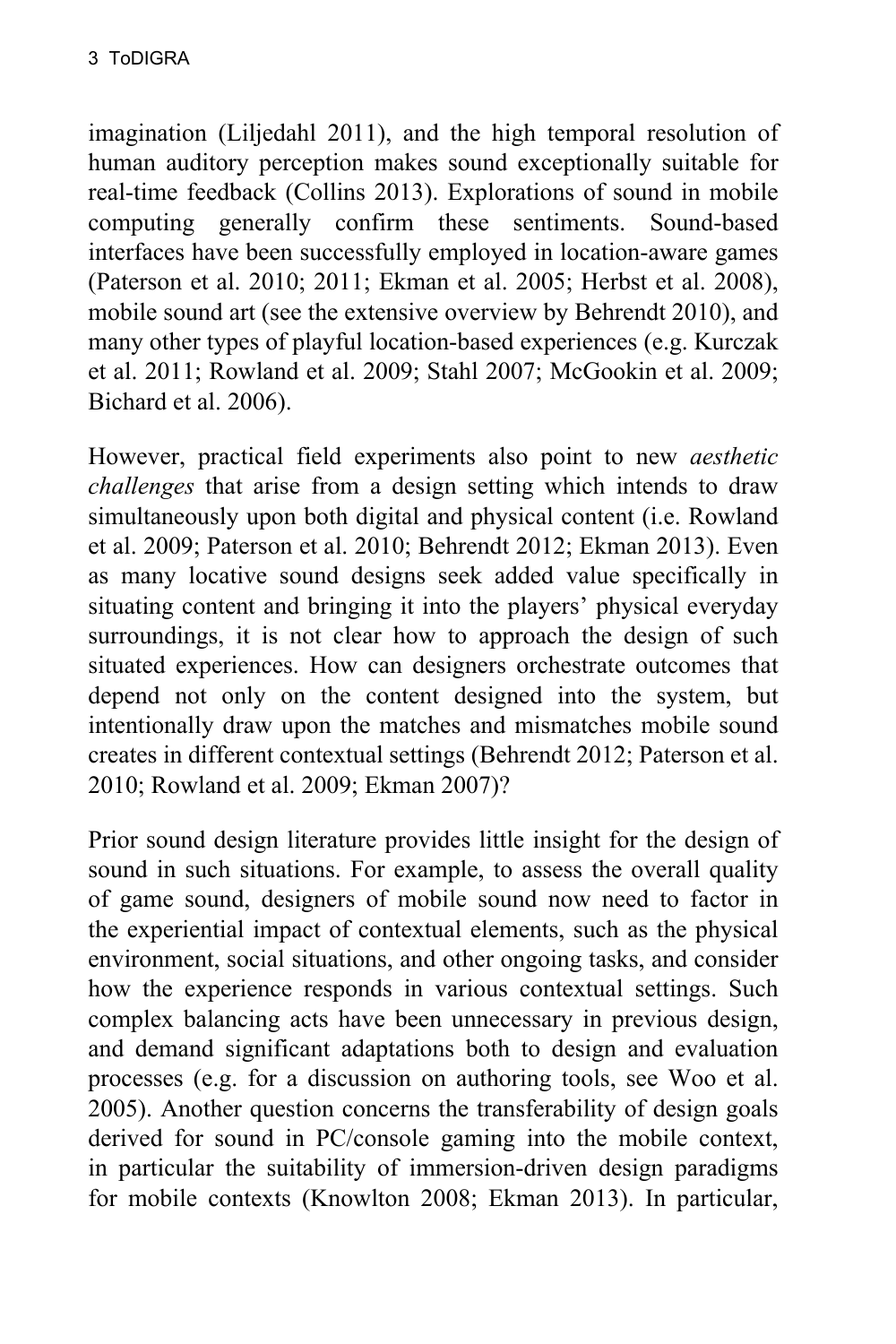many immersive sound design techniques operate by suppressing players' awareness of their physical surroundings, which makes them incompatible with a mobile scenario (Ekman 2013).

The present work contributes to the discussion regarding the aesthetic goals, purposes and design directions in locative game sound. To this end, the study systematically analyzes a handful of commercial games with locative functionality, that have recently emerged onto the consumer market. The study investigates how a locative sound design connects, refers, or responds to contextual factors and how situated experiences can be intentionally promoted through design*.*

The specific research questions can be formulated as follows:

Q1: How do current commercial locative games use sound to *create situated experiences,* which convey a sense that the virtual content is related to the players' current context?

Q2: How do these *strategies align with the way situated sound is employed in research* on locative sound, and where does the commercial practice indicate new directions for research?

The work proceeds as follows: Next comes an overview of how related work on sound in locative media has dealt with the situated experience. The section thereafter considers the motivations for looking at commercially published games as part of design research. After that, the material and method of analysis are presented, followed by the results of the study. The discussion covers separately ways in which applications are functionally employing detected/ sensed real-world contextual data, and how situated dependencies are expressed and communicated through sound. The work concludes with a summary of promising future directions for design and development of situated sound experiences.

Previous work on locative and situated sound

In the research literature, a number of interactive systems describe sound mapped to physical locations or bound to and influenced by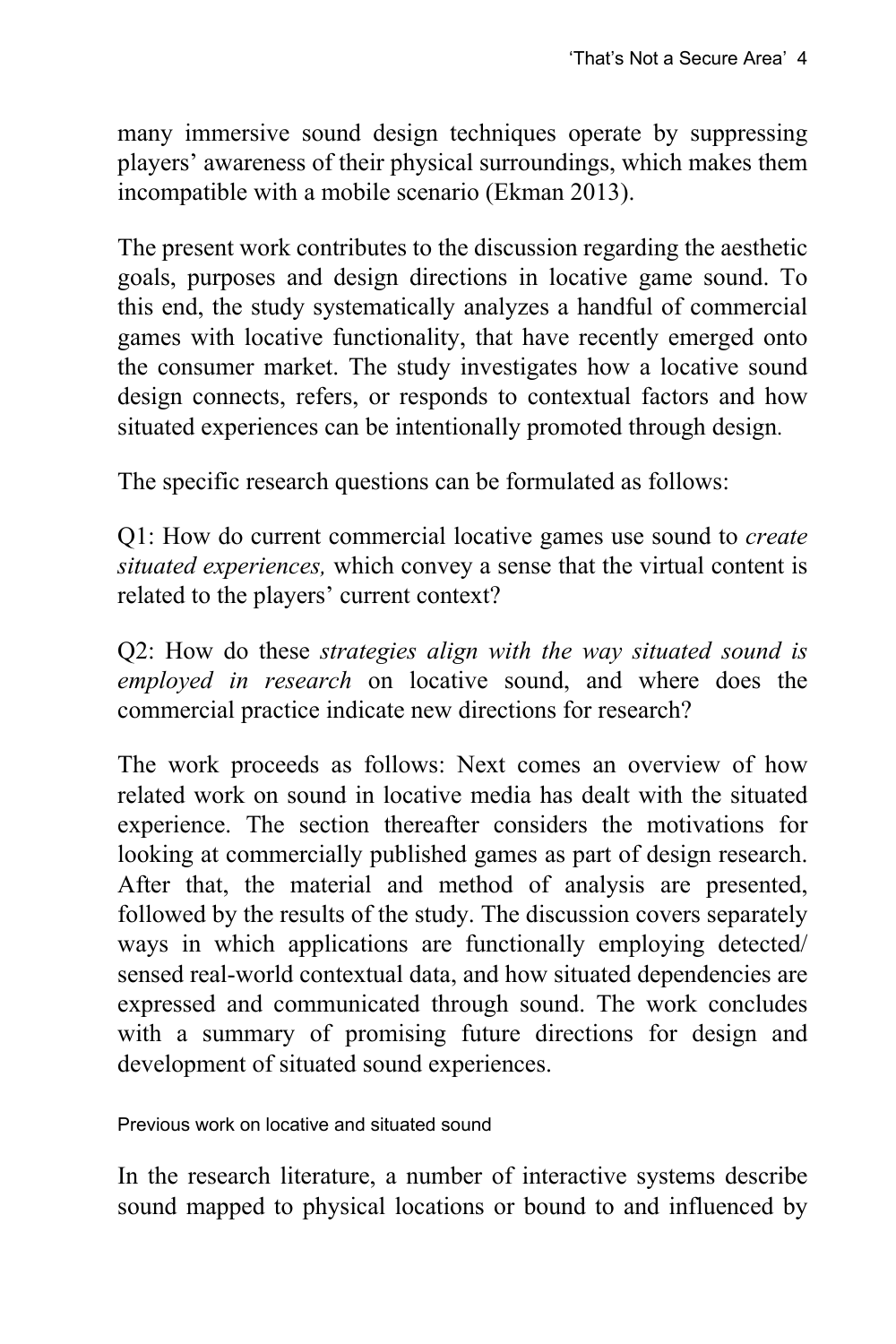other contextual factors (such as social situations or time). This section will focus on summarizing how prior work in this area has addressed the user experience, and in particular how it has approached the aesthetic impact of context in the design of situated sound experiences.

Only a relatively small number of locative or augmented reality systems with locative audio content are actually games (Ekman 2007; Stahl 2007; Kurczak et al. 2011; Paterson et al. 2010). However, many game-relevant elements (exploration, playful interaction, goaldirected interaction) can also be found in location-based sound installations (Rozier et al. 2000; Goudeseune and Kaczmarski 2001; Rowland et al. 2009; Reid et al. 2005; Woo et al. 2005; Vazquez-Alvarez et al. 2010). Other projects have used locative sound for functions with imminent applicability in games, such as navigation (McGookin et al. 2009; Holland et al. 2002; Stahl 2007), or personalized mobile music experiences (Gaye and Holmquist 2004; Sawhney and Schmandt 1999). Finally, several publications address the technical aspects of mobile binaural rendering and augmented reality audio (e.g. Brock et al. 2003; Peltola et al. 2009; Albrecht et al. 2011; Mariette 2011).

As a result of the various different research perspectives, the understanding of what constitutes relevant context varies significantly between publications. Some areas and topics—particularly work seeking to establish an augmented reality environment (Cohen et al. 2004; Kurczak et al. 2011; Paterson et al. 2010; 2011; Brock et al. 2003; Mariette 2011; Albrecht et al. 2011; Woo et al. 2005) define context primarily as the properties of the physical environment (for example, nearby objects, background noise levels), additionally also incorporating sensor data about the user's orientation within the environment, such as head position or gaze direction. On the other hand, context may also extend to include considerations such as the social environment (Stahl 2007; Rozier et al. 2000; Ekman et al. 2005), ongoing task and temporality (Rowland et al. 2009; Gaye and Holmquist 2004), and even physiological and psychological user state (Fagerlönn 2005). Broadening to the scope of mobile computing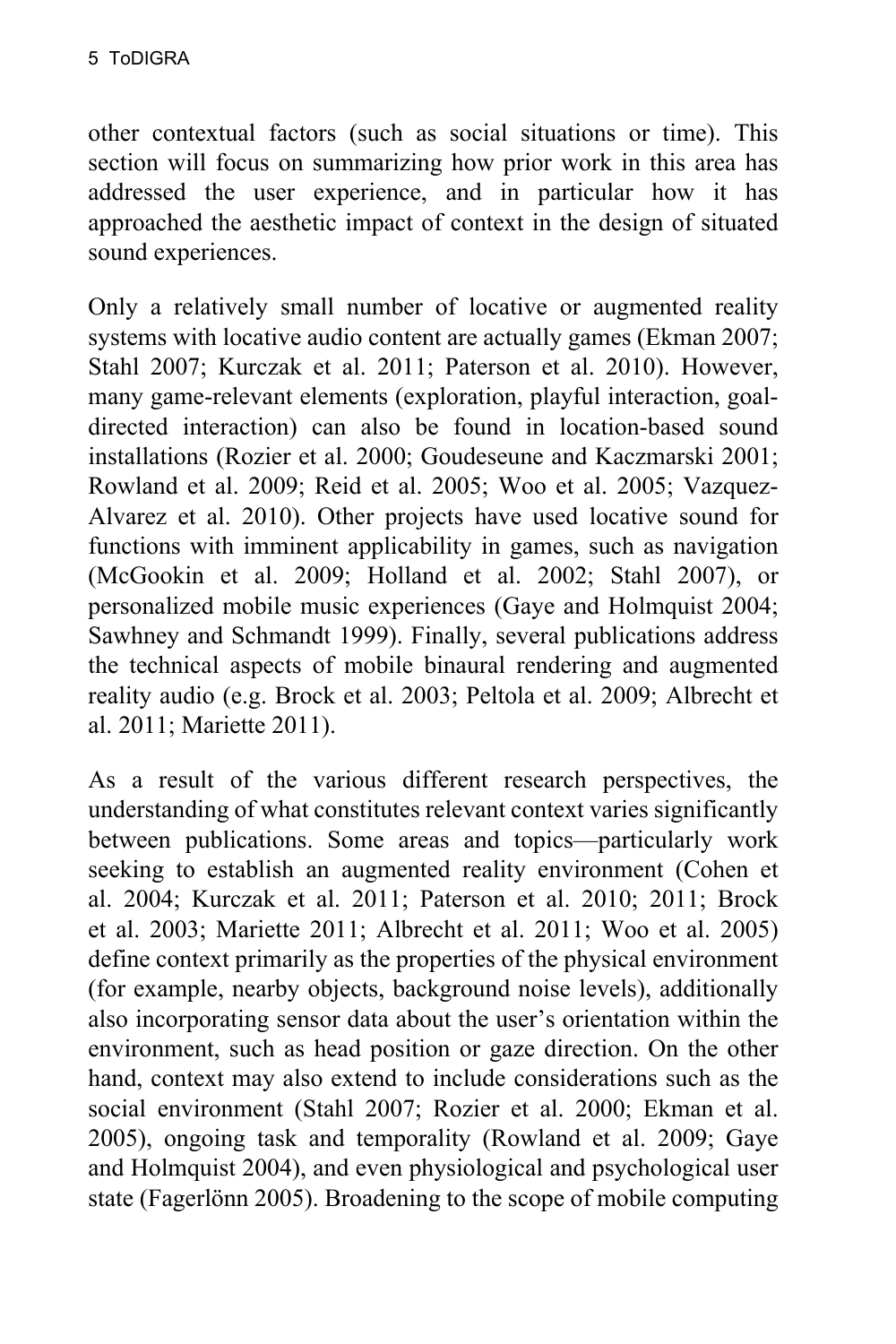in general (not specific to sound, nor games), Jumisko-Pyykkö and Vainio (2010) reviewed the way 'context' was used in recent mobile literature, and found as many as five different contextual categories, spanning *technical, social, physical, temporal*, and *task* factors.

The literature on mobile sound covers a range of products and applications. In most cases, situational factors are so central to the design that the services would be rendered meaningless if context was removed. However, whereas the explicated intent of many of these efforts is to create novel forms of contextualized content, the way sound is perceived, evaluated and experienced *in context* and the added value of presenting sound as *situated experiences* has gained remarkably little attention. Designs are typically described in technical detail, but only provide hints regarding how designers perceive the flow of information and how represented content is linked to the current context. The audio material may consist of designer-edited content—quite often with a historical perspective (e.g. Reid et al. 2005; Rowland et al. 2009; Herbst et al. 2008; Paterson et al. 2010; 2011)—or offer a platform for visitors to share and annotate spaces with their personal stories and collected sound materials, creating a form of audio social commentary (Rozier et al. 2000; Rowland et al. 2009).

By the descriptions available, it appears most designs consider audio as an one-directional augmentation of physical location. Only a few authors point to the transformative effect of combining space with sound, and the novel interpretations that arise e.g. when a certain form of content is experienced in juxtaposition to a certain real-world context (e.g. Paterson et al. 2010; Ekman 2007; Rowland et al. 2009; Behrendt 2012). However, it is clear that in some serendipitous cases, the contextualized experience creates emergent experiences where the sum is more than its parts. For example, Paterson and colleagues (2010) as well as Behrendt (2012) discuss cases where aesthetic impact arises from specific and unique combinations of place and sound. Ekman (2007) points out the impact of the environment on semantically making sense of and interpreting game sound. And finally, Rowland and colleagues (2009) discuss a rare case of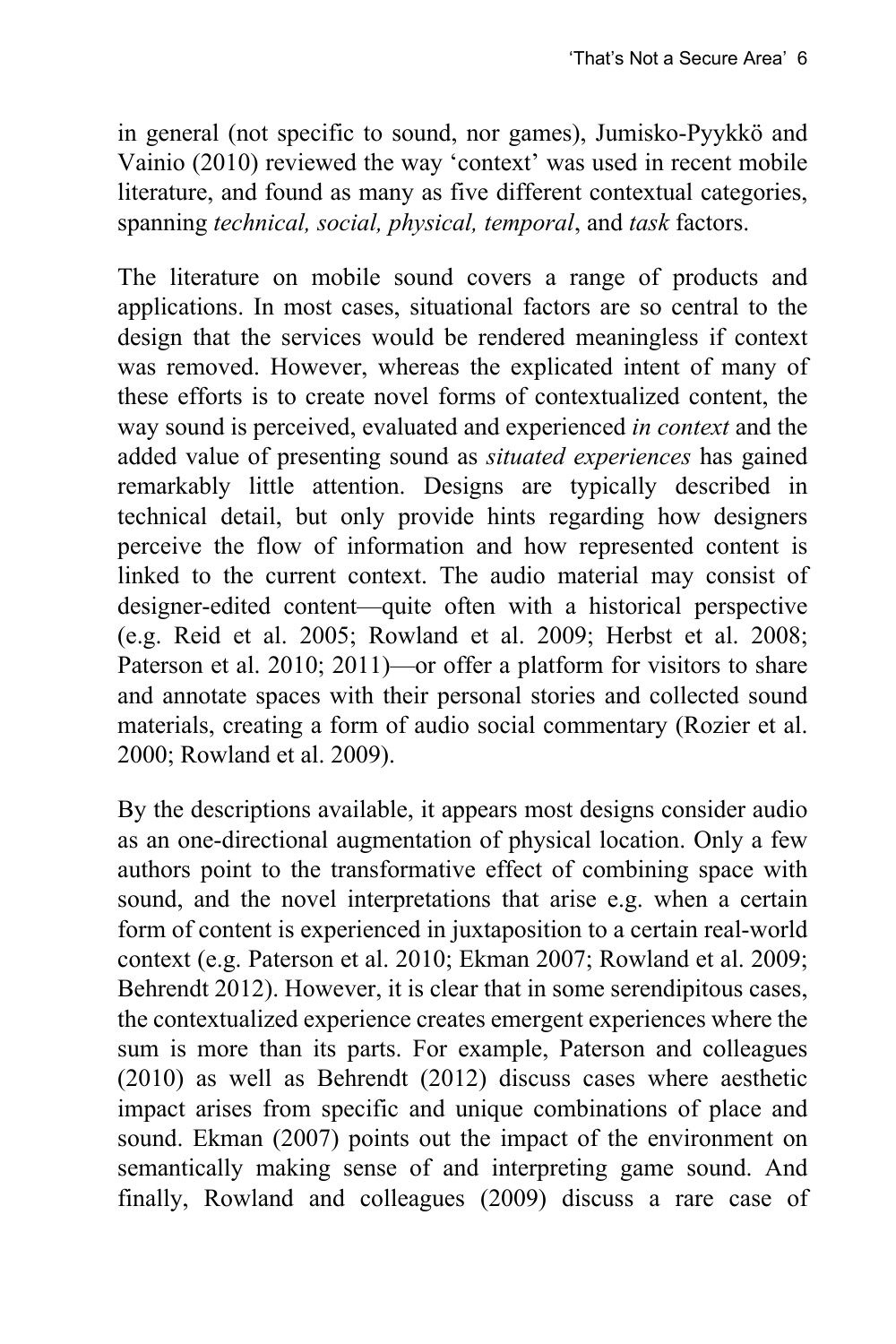intentional design when they describe how they placed locative content on the top of a steep hill in order to ensure that the participants would be out of breath (from climbing the hillside) simultaneously to experiencing the audio material.

#### Taxonomy of Locative Sound Art

As is evident from the previous section, a multitude of design cases have explored locative sound, yet the aesthetics of locative mobile sound has been rather poorly conceptualized. A notable exception is Behrendt's taxonomy of mobile sound art (Behrendt 2010), which has its primary focus in the aesthetic properties of contextualized sound. Her work is based on an extensive analysis of (over one hundred) mobile sound art projects, and offers a classification of the design approaches coupling mobile interactions with sounding interfaces. The taxonomy identifies four main design strategies for combining mobile interaction with audio material: The act of (1) *placing sounds* binds sound to specific physical locations. In contrast, by (2) *sonifying movement,* sound is connected to certain ways or patterns of moving, rather than any individual locations. Designers may also establish spatially defined areas for more complex soundrelated activities. These (3) *sound platforms* offer stages for (often multi-user) sound crafting and manipulation through mobile interaction. Finally, the approach can also focus on the mobile device as a (4) *musical instrument*, turning the physical device and its sensors into an interface for musical expression.

The taxonomy is not specific to games, and it focuses on *mobility* which covers only a subset of the contextual factors we are interested in (as discussed in the previous section). Nevertheless, it provides an example of how aesthetic function can be dissected and analyzed thematically, in order to reveal common design strategies for specific aesthetic pursuits. Applying Behrendt's taxonomy, the location-based game-like interfaces in current research mostly fall into the category of placed sound, with some added elements of sonified mobility. For example, navigation-style interfaces such as *AudioBubbles* (McGookin et al. 2009), *The Roaring Navigator* (Stahl 2007), and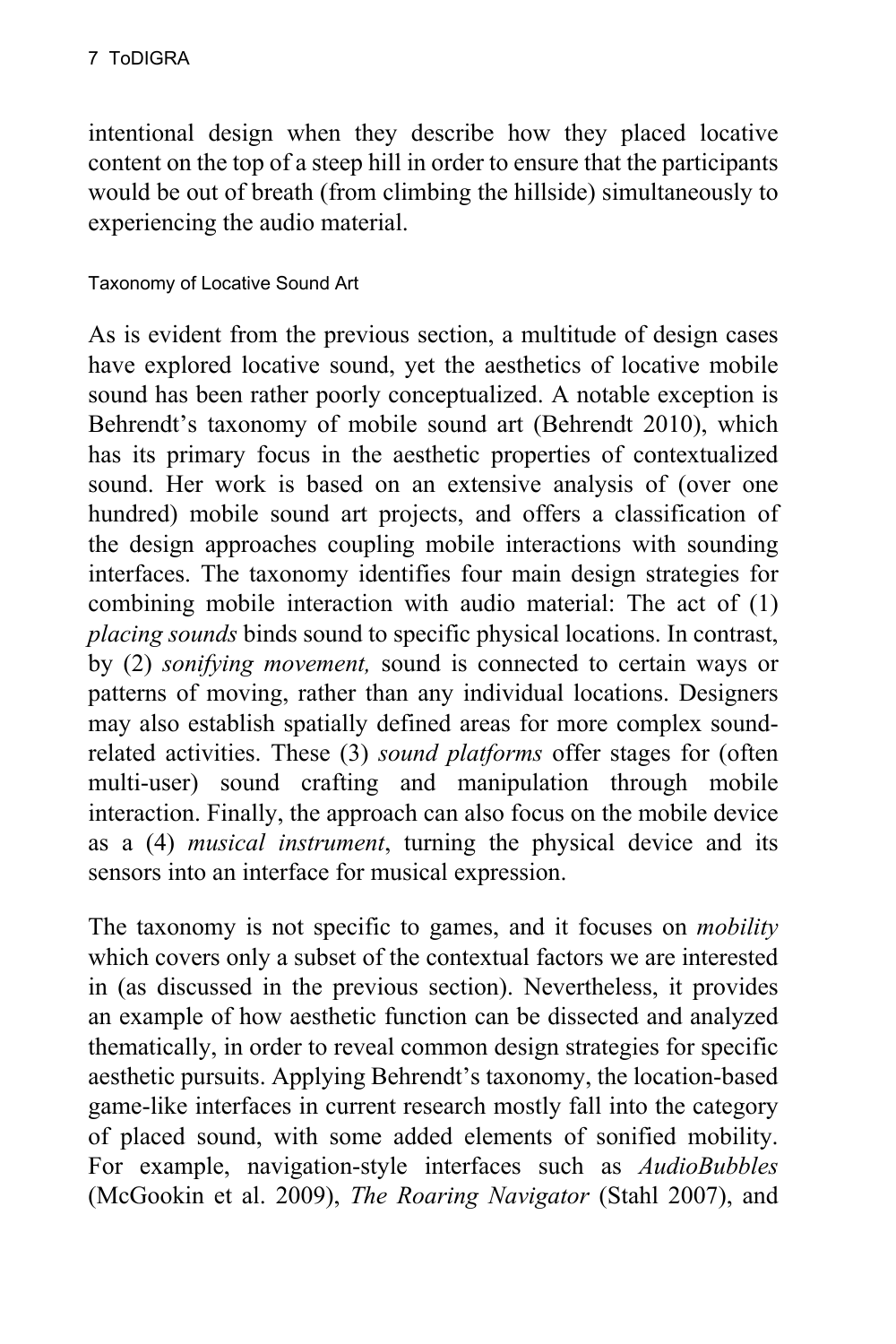*Growl Patrol* (Kurczak et al. 2011) all use place-bound audio cues to playfully guide users towards set targets. Placed sound also forms the basis for the game-like explorations of the city in *Rider Spoke* (Rowland et al. 2009), and even if many installation-type games differ in the technology they apply to locate players (e.g. using Bluetooth instead of GPS), placed sound remains an underlying idea in games such as *Pirates!* (Björk et al. 2001) or *Syren* (Woo et al. 2005). In addition to placed sound, various gestural game interfaces have appropriated elements of the sonified movement category. These games may additionally connect experiences to specific locations, as in *Backseat Playground* (Bichard et al. 2006), or they may simply create the illusion of location-bound sound as movement establishes a spatial frame of reference, as in *AudioFlashlight* (Valente et al. 2008).

The work of Behrendt offers an excellent example of looking beyond the technological realization of mobile systems, to focus on the *aesthetic* design strategies of mapping sound and movement. However, the taxonomy falls short in categorizing more complex game-based interaction with sound, in particular interaction that takes place within an augmented-reality style audio setting, which easily ends up using elements from all four categories (e.g. Cohen et al. 2004; Ekman et al. 2005; Moustakas et al. 2009; Paterson et al. 2010; Paterson et al. 2011). Moreover, since the taxonomy puts sound in focus, it applies best to audio-only or audio-mostly concepts and the supportive function that sound plays in most audiovisual contexts falls outside the framework. As a consequence, the taxonomy is less helpful for analyzing audio in cases where interaction is primarily visually-driven, such as in the augmented-reality audiovisual game *TimeWarp* (Herbst et al. 2008).

Indexicality and the Contextualization of Information

To examine the contextualization of sound elements, we can apply another concept. Within mobile computing, Kjeldskov and Paay (2010) have suggested using *indexicality* as a conceptual tool for exploring and describing the flow of information between user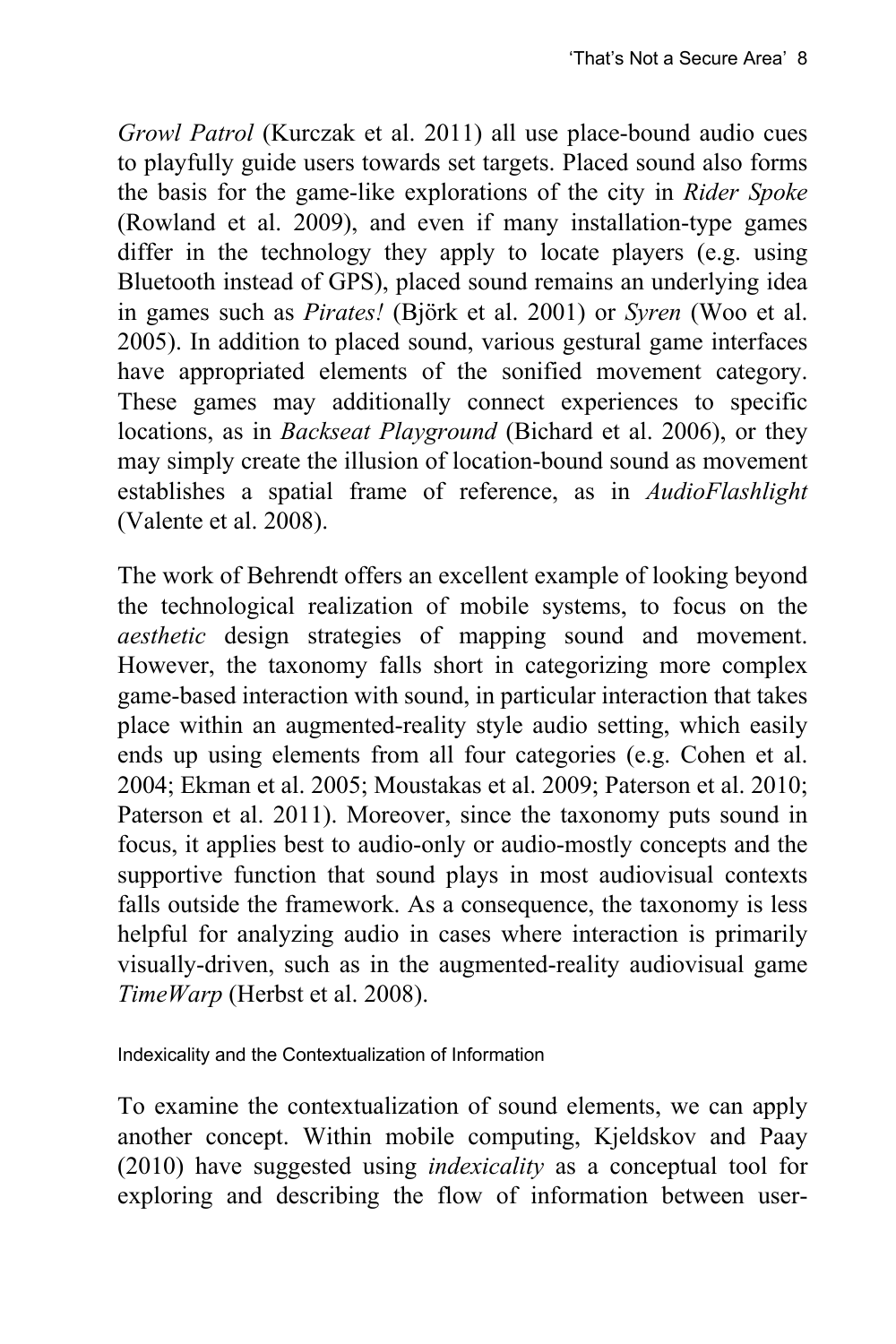interface representation and use context. Indexicality traces the ways in which the user interface points to information implicit in the current context. For example, when the service communicates that a restaurant is close to the user's present location, indexes are the pointers by which the service establishes that relationship, linking the represented information (restaurant) with user context (current location). The way contextual knowledge is communicated, and how these links are shaped, argue Kjeldskov and Paay, is the essential core design task of contextualized information design.

While Kjeldskov and Paay concentrate on the contextualization of (user-actionable) information, indexicality could be equally useful to understand the contextualization of meaning from an aesthetic perspective and also applied to less utility-focussed products such as games. Interestingly where the core design question Kjeldskov and Paay considers is how to establish the links between context and content, this question—what prompts users to perceive a connection between audio content and space—has been relatively absent in work on locative game sound. The lack of critical discussion might be taken as an indication that the contextualization of audio is unproblematic and situational dependencies are intuitively grasped. However, such an assumption has been questioned by Ekman et al. (2005), who found that without prior briefing, players of a locative game would not spontaneously discover the connection between place and game audio. It is difficult to assess how significant the impact of briefing has been in establishing the location-dependency of sound in prior studies.

Whereas Kjeldskov and Paay demonstrate how to use indexicality as an analytical concept, their examples only address visual interface elements. Even if indexicality appears to be very promising for describing contextualized gaming experiences, it is not straightforward to determine how the idea of indexical information applies to the audio modality; indeed, how does one point with sound? This question will require some further development. It would appear that apart from subject briefing prior to experiments, and seeking a certain thematic likeness between sound and location (e.g.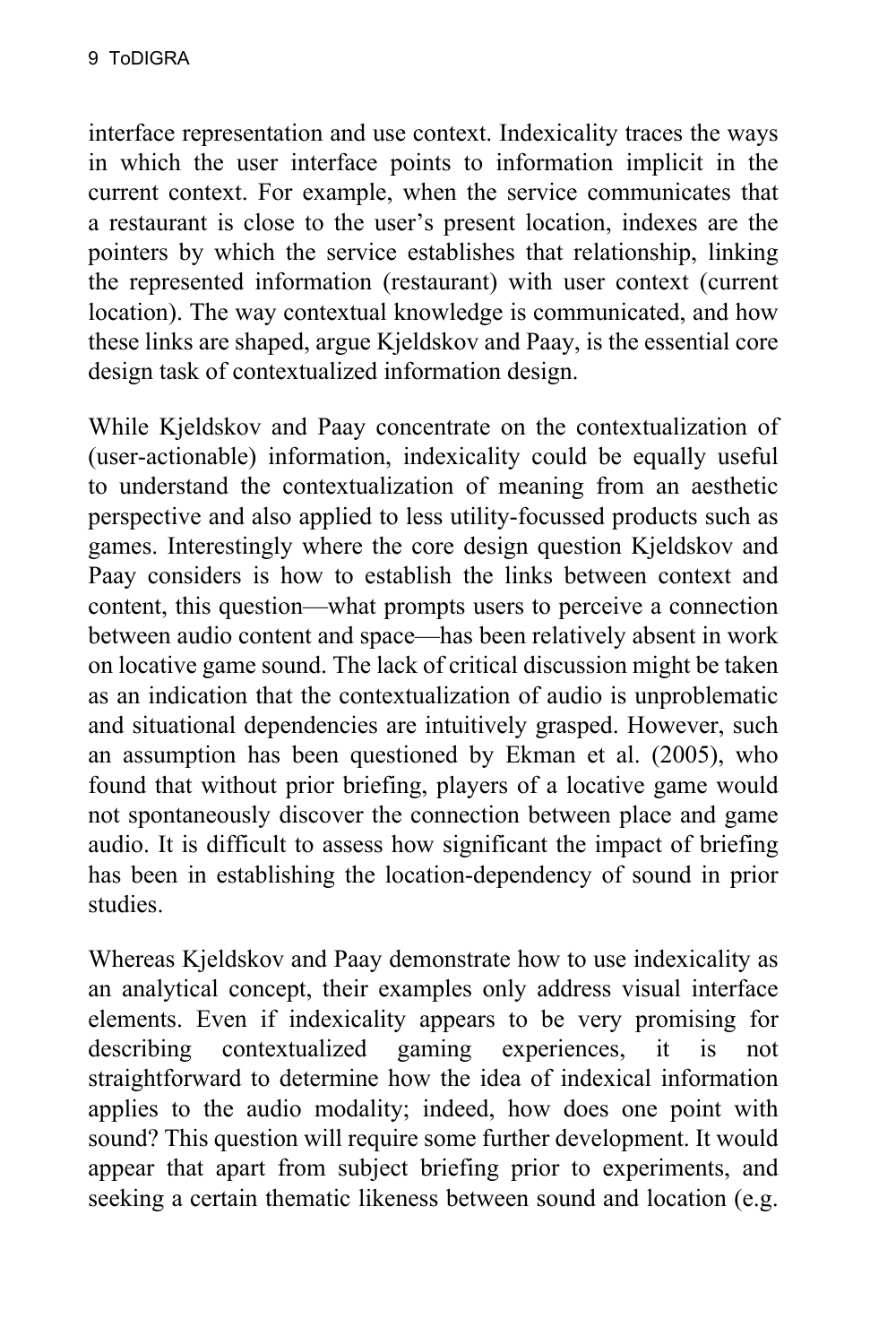Bichard et al. 2006; Stahl 2007) the primary cue to contextual dependency is how the system's sound output responds to user movement (placed sound and sonified mobility). If indexing relies only on this strategy, it would follow that technical constraints such as temporal resolution and location accuracy are central in establishing a connection between location and sound. Such indices would also leave the system very vulnerable to positioning and orientation errors. As would be expected in such a case, positioning errors have been found to lead to significant confusion, to the point of making functions incomprehensible (Kurzcak et al. 2011; Ekman et al. 2005; Holland et al. 2002). Furthermore, considering the wide variation in location accuracy of current devices<sup>1</sup>, in the absence of proper briefing, the locative nature of sound might fail to become apparent to the user. Finally, successfully communicating contextualization through sound is likely to become more challenging in systems that (1) combine visual and auditory components, leading most users to expect visual-dominant interaction, (2) are used simultaneously by multiple users and autonomous game entities, which decreases the direct impact of the user's own actions, and (3) respond to input from several information sensors/sources at once (again, confounding the direct and observable impact of any single control action).

Commercial games as artifacts—exploring design strategies through Formal game analysis

This work looks for inspiration on how locative game sound could communicate across the digital-physical divide by exploring designs and strategies adopted in current commercially available locative and mobility gaming. I approach commercial games as artifacts that document and embody tacit design knowledge about the design ideas with value within the current product ecology. While it will be impossible to trace the precise reasons a design has materialized in

1. Studies show that the iPhones A-GPS has a median error of only 8m (compared to 1,5m on a dedicated GPS device), it is notable that whenever GPS is unavailable the error grows significantly; in areas with GPS shadow, the median error for WiFi was 74m and 600m for Cellular positioning (Zandbergen 2009). Similar results seem to apply for other smartphone models as well (Zandbergen and Barbeau 2011).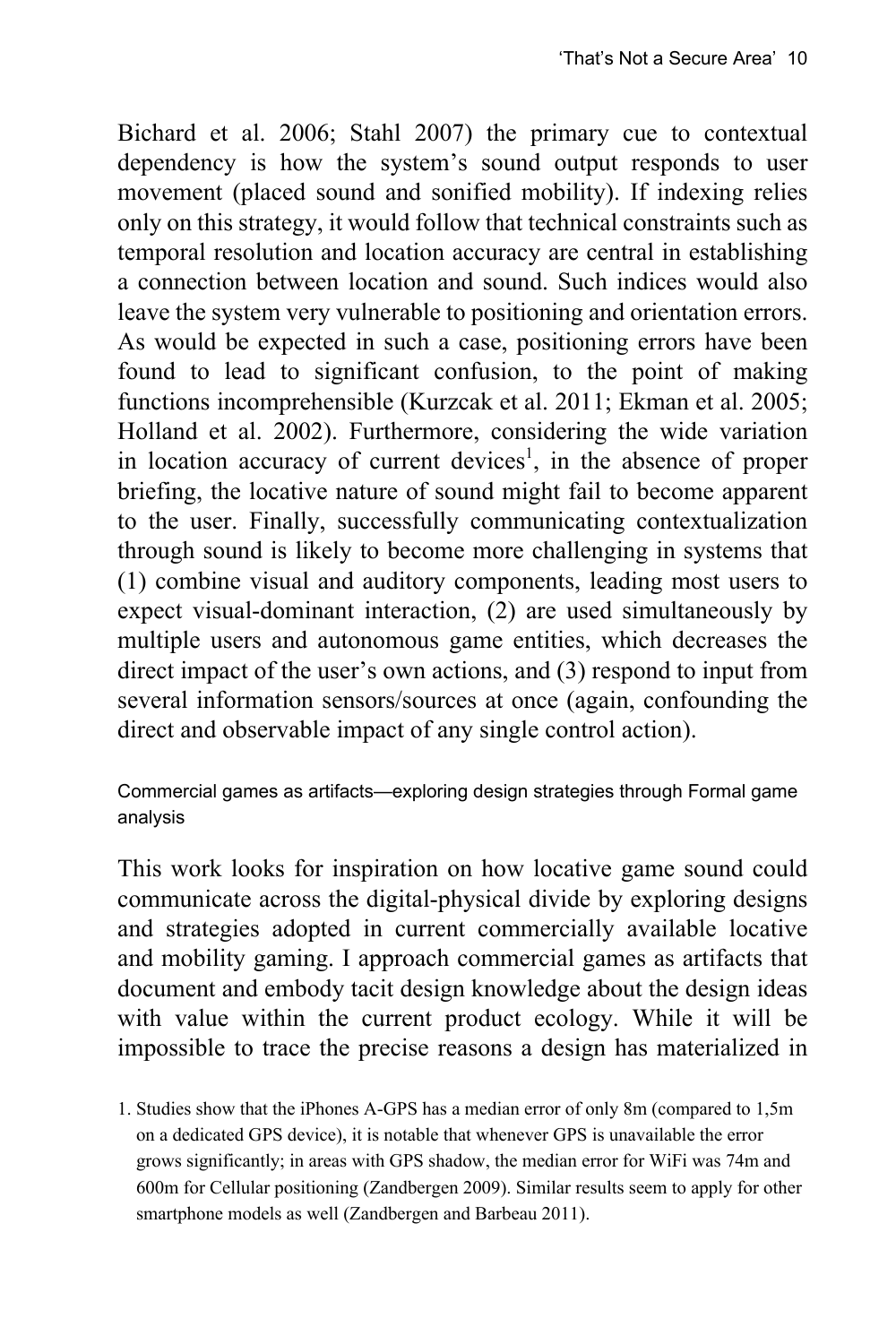a particular way, commercial products nevertheless give a unique perspective on design expertise that pertains to the current consumer market, weighing in the various factors that impact design on a level rarely accessible by research projects conducted in a purely academic environment. This includes considerations such as technological penetration and feasibility (including infrastructure), production realities and workflow, target audience expectations, legal concerns, marketing strategies, branding and product identity etc. Analyzes of commercial games provide an angle for examining the types of design decisions that survive or even flourish in a true project ecology.

Moreover, the practical limitations that come from relying on offthe-shelf technology implies that added value must be sought solely through design. This provides a counterpart to constructive design research, which is often published in technical forums, and hence tends to favor new technological development over pure content design. Not only can this provide new insight about design solutions for overcoming technical obstacles; as pioneering products, these games may also set consumer expectations for future products, and determine the type of content strategies the general audience will find familiar and palatable in the future.

Game Material used in the Study

Games and game-like applications were sought for analysis by perusing the App store and Google play, as well as by following industry news. The games for analysis were selected using the following criteria: (1) they offer game-like interaction, (2) they contain non-trivial sound design elements (3) the game uses location information as game input, and (4) the game was available in the app market for iPhone or Android in Sweden during January 2012-January 2013.

The above selection criteria exclude a number of games that either had very trivial game sound or no sound at all, for example *Gbanga Famiglia* (Milliform Ltd., 2012). Moreover, apps that use a "checkin" style location paradigm have been excluded from the analysis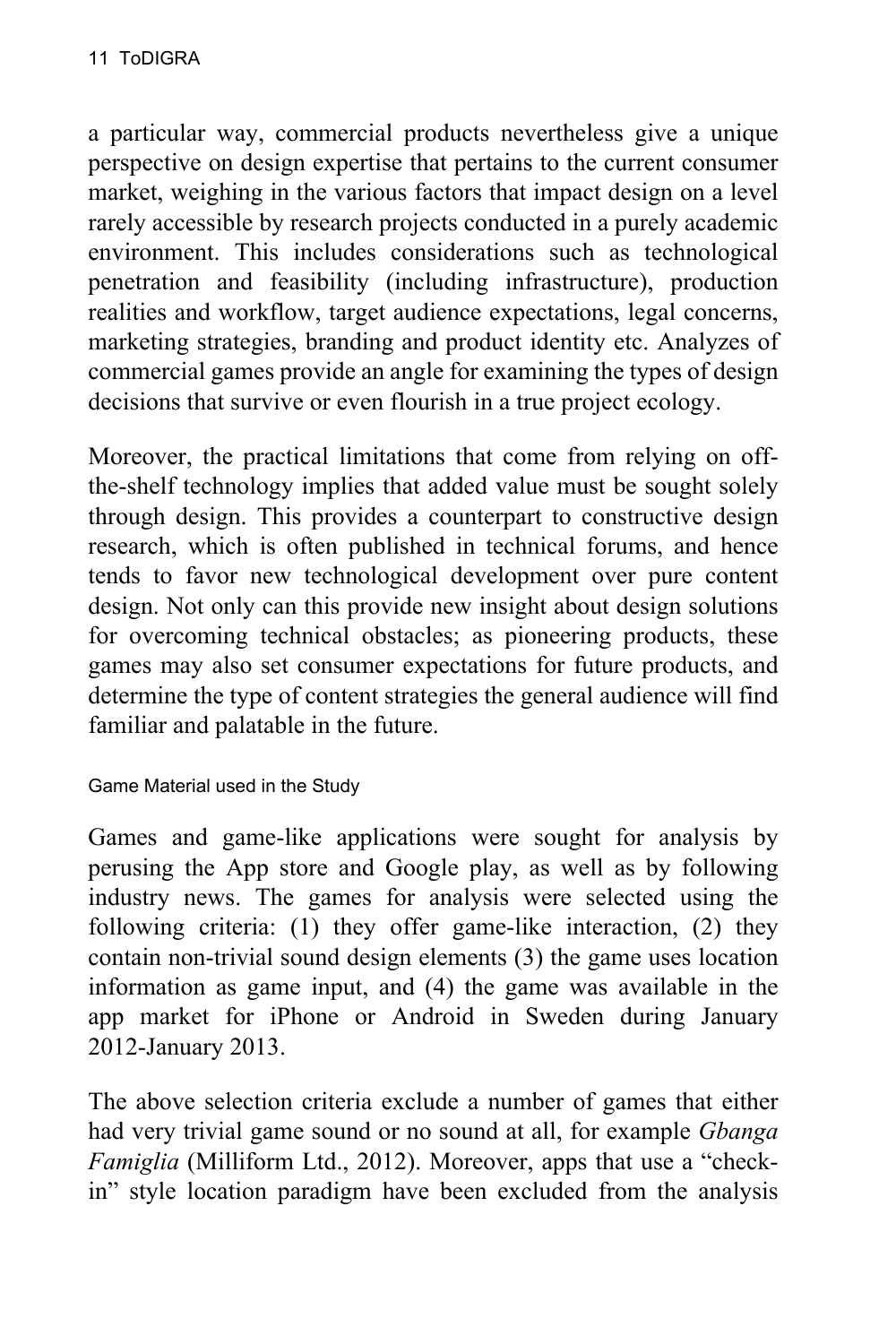(e.g. games built on the Foursquare API). Local multiplayer games which cannot be played in single-player mode, such as *MobileWar* (Upright Media Concepts, 2012), were also intentionally left outside the analysis.

The resulting collection included the following seven games, available for the iPhone and Android platform:

- *Shadow Cities* (Grey Area, 2011)<sup>2</sup>
- *Ingress* (NianticLabs/Google, 2012)
- *CodeRunner* (RocketChicken Interactive, 2012)
- *Zombies, Run!* (Six to start and Alderman, 2011). Henceforth referred to as ZR.
- *Inception the App* (R<sub>j</sub>D<sub>j</sub>, 2010). Henceforth referred to as ItA.
- *Dimensions* (RjDj, 2011)
- *The Dark Knight Rises Z+* (RjDj, 2012). Henceforth referred to as TDKRZ+.

Method and Data Collection

Within game research, perhaps the most popular strategy for producing design knowledge from analyzing commercial games is to generalize over a large body of artifacts, identifying design patterns (Björk and Holopainen 2005). However, seven games provide limited material for pattern construction (by definition, a pattern is a *recurring* design solution). Whereas pattern-harvesting has been applied separately to game sound (Alves 2012) and locative games (Will 2013), there is little overlap between the two sets of patterns to provide a basis for investigating locative sound. Therefore, the present work applies formal analysis to systematically examine and collect the variety of approaches employed within this particular niche of game sound design. The theoretical framework of

<sup>2.</sup> As of 20.9.2013, Grey Area has announced Shadow Cities will be discontinued.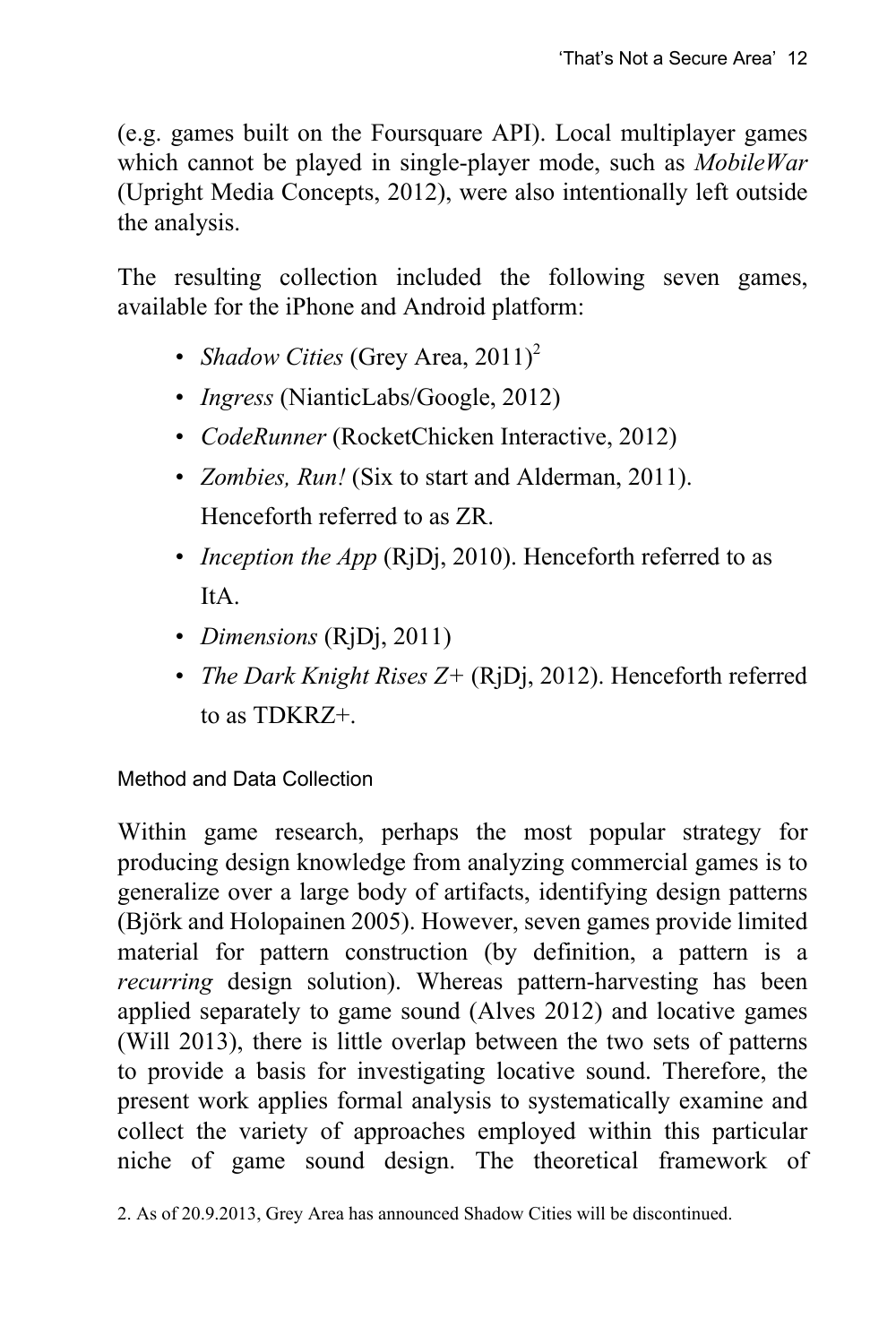*indexicality* (Kjeldskov and Paay 2010) was chosen for this purpose. The analysis looks at the precise means by which games create contextualized sound experiences and tracks how the games are (a) *using sound* in order to (b) *point at the current context*. As a starting point, the work adopts the five index categories of Jumisko-Pyykkö and Vainio (2010), but the full set of index categories are allowed to evolve based on the encountered game material.

For analysis, all applications were played by the author, on a mobile smartphone (iPhone 4 for iOS applications, Samsung Galaxy S2 for Android applications), using the standard in-ear headphones provided with the devices. Playing styles were varied to gauge the aesthetics of the game, and to analyze the applications' detailed sonic behavior in various situations. As material was collected over a longer period of play, the games received a number of updates during the duration of the analysis. In the rare case where a client update had a noticeable difference to locative sound behavior, I have indicated the specific version it applies to in the footnote.

The analysis procedure for each game commenced with a period of free-form play to get a general feel for the game, to level up, and to gain access to game features that were locked at the beginning of the game. The length of this phase varied by game, from approximately 5 hours (*The Dark Knight Rises Z+*, which has no locked features or character development) to well over 20 hours of active play. This phase was followed by a period of more systematic research-play<sup>3</sup>, exploring the game in different contexts, analyzing functional dependencies behind various sound designs, and cataloguing contextual references. Again, the duration of active play varied significantly between applications, from very briefly replaying certain events to engaging in over 40 hours of systematic play and replay (story-heavy games *CodeRunner* and *Zombies, Run*!).

3. For analysis, play has been in compliance with the guides or instruction provided by the application, and no intentional subversive action or cheating has been explored; this was made to ensure analysis focuses on the uses designed into the system. When in doubt about the intended use, the author has referred to official instructions and guides about how to proceed with game action.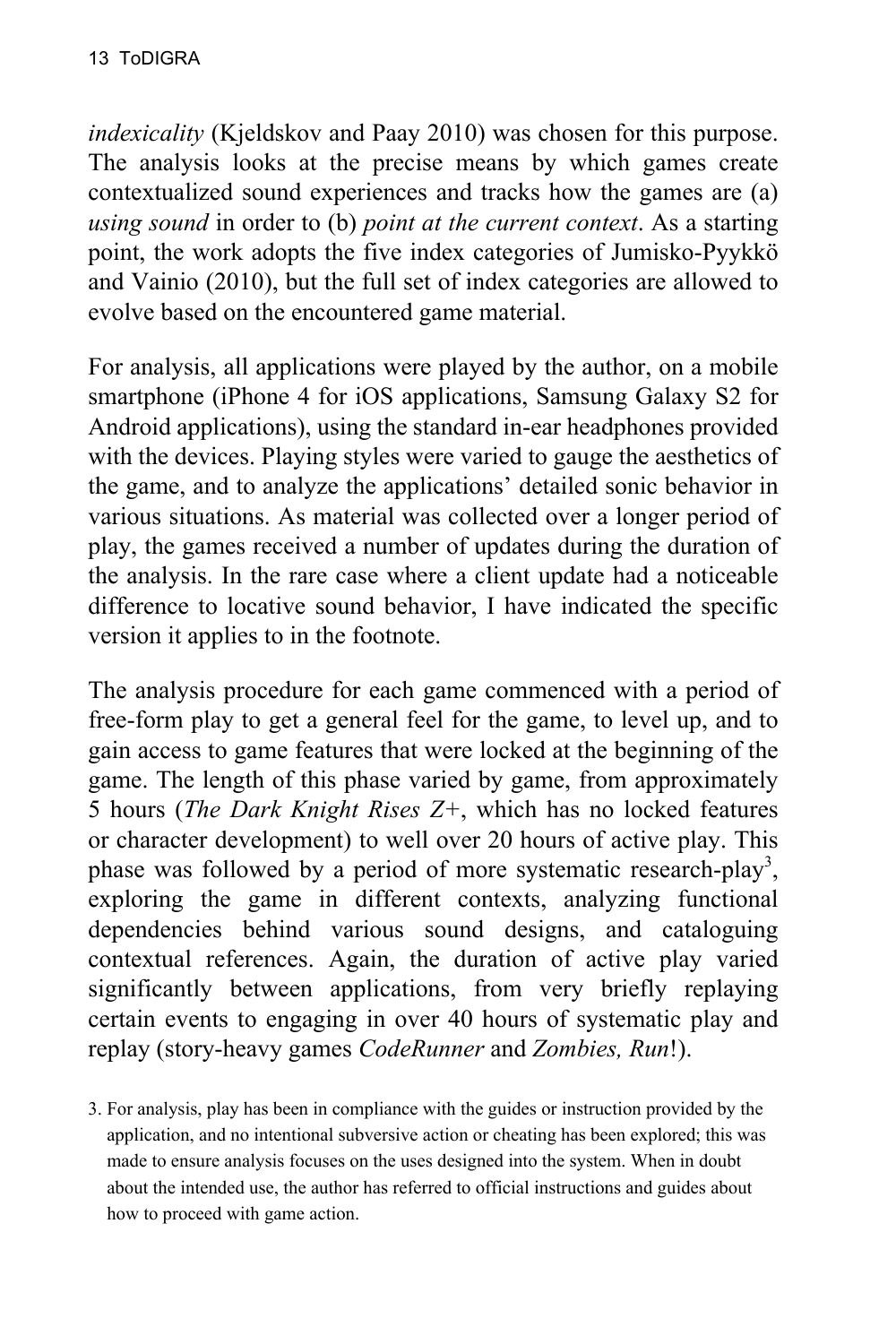Game analyses were complemented with additional information on the applications gained through online sources, such as game reviews, designer texts and interviews, game forums and Twitter channels. This material was primarily used as a way of ensuring that no significant content or relevant playing context was left out of the analysis. Any use of complementary data in analysis is indicated by direct references to the source material.



*Shadow Cities* is a massively-multiplayer online roleplaying game. SC overlays a persistent game world on a map representation of the physical world. Players banish spirits, and harness energy from virtual structures built at hot-spots in the game world. SC divides its player base into two fractions, and gameplay is driven by a competition between fractions, both in player-to-player combat, area domination, and on a point-based basis in weekly campaigns.



*Ingress,* similarly to *SC*, is a multi-player game with persistent game worlds connected to a map-layout of the physical environment. Players are split into two factions, competing to take control over the world by conquering and linking in-game portal locations with the help of items collected from the game world. The locative gameplay additionally provides material which feeds into an alternate reality game, played on other platforms.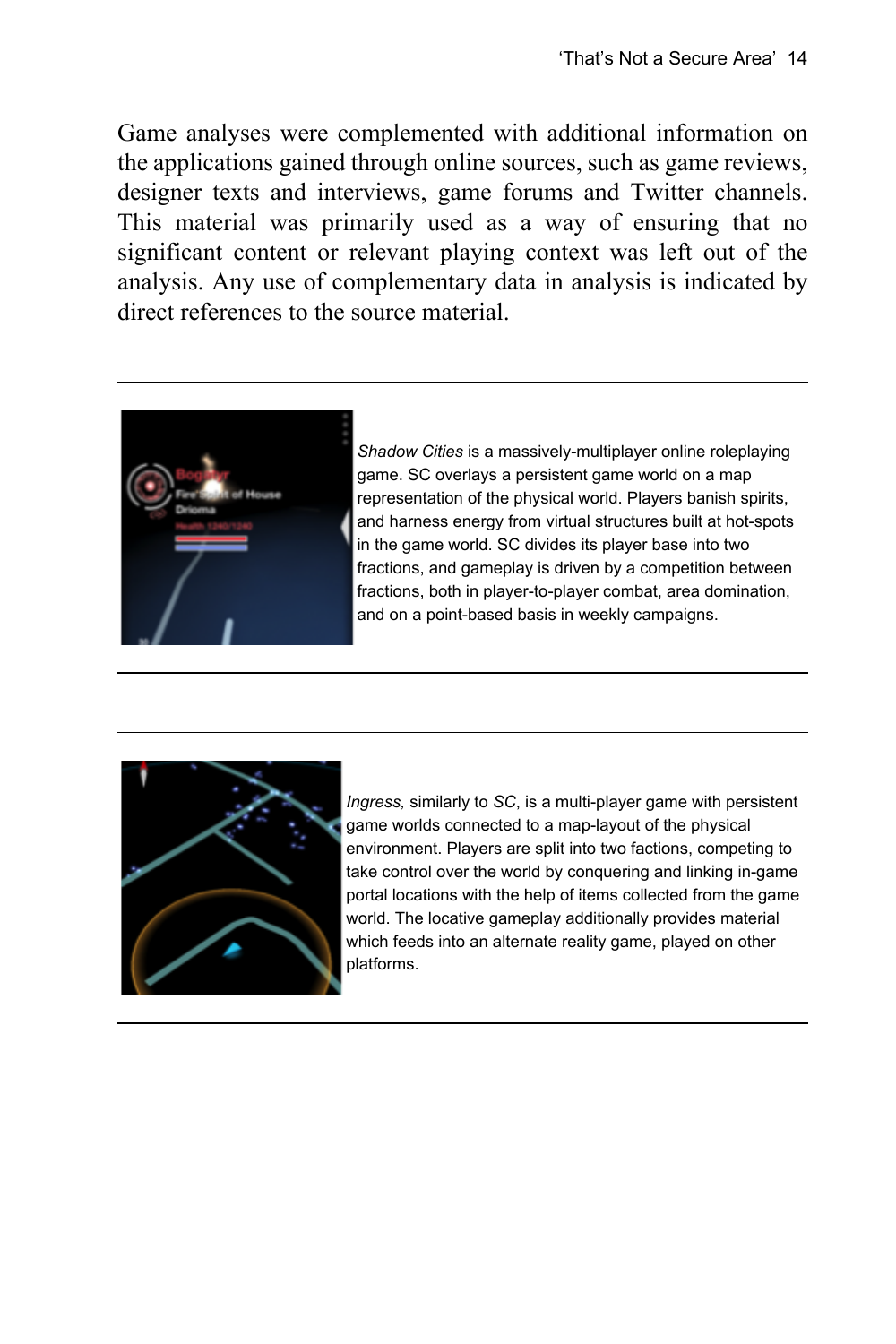**Supplies collected** 



23 CB

€ ه

mar

17:53

 $12.64$ 

*CodeRunner* utilizes a semi-permanent game world over a map display, offering an espionage-themed interactive experience fueled by location-based quests. The player performs missions consisting of visiting locations marked on the map, or following moving targets. At in-game locations, players also solve visual riddles to discover the information they need to break into systems. The experience is primarily single-player, even if the game draws on its (multi)player base for content creation.



*Zombies, Run!* is a zombie-themed fitness application, offering an audio narrative that progresses in bite size chunks, designed to accompany physical exercise such as walking, jogging and running. Zombies, Run! complements regular run tracker application features with a game-like interface that visualizes overall training progress. It also features zombie chases as a (optional) mini-game for interval training.



*Inception the App* (top left), *Dimensions* (middle left), and *The Dark Knight Rises Z+* (bottom left), are three different variations of contextually responsive personal music applications. The applications offer contextually responsive music tracks that respond to a range of sensor and derived data: movement, sound, touch, date, time of day, and weather.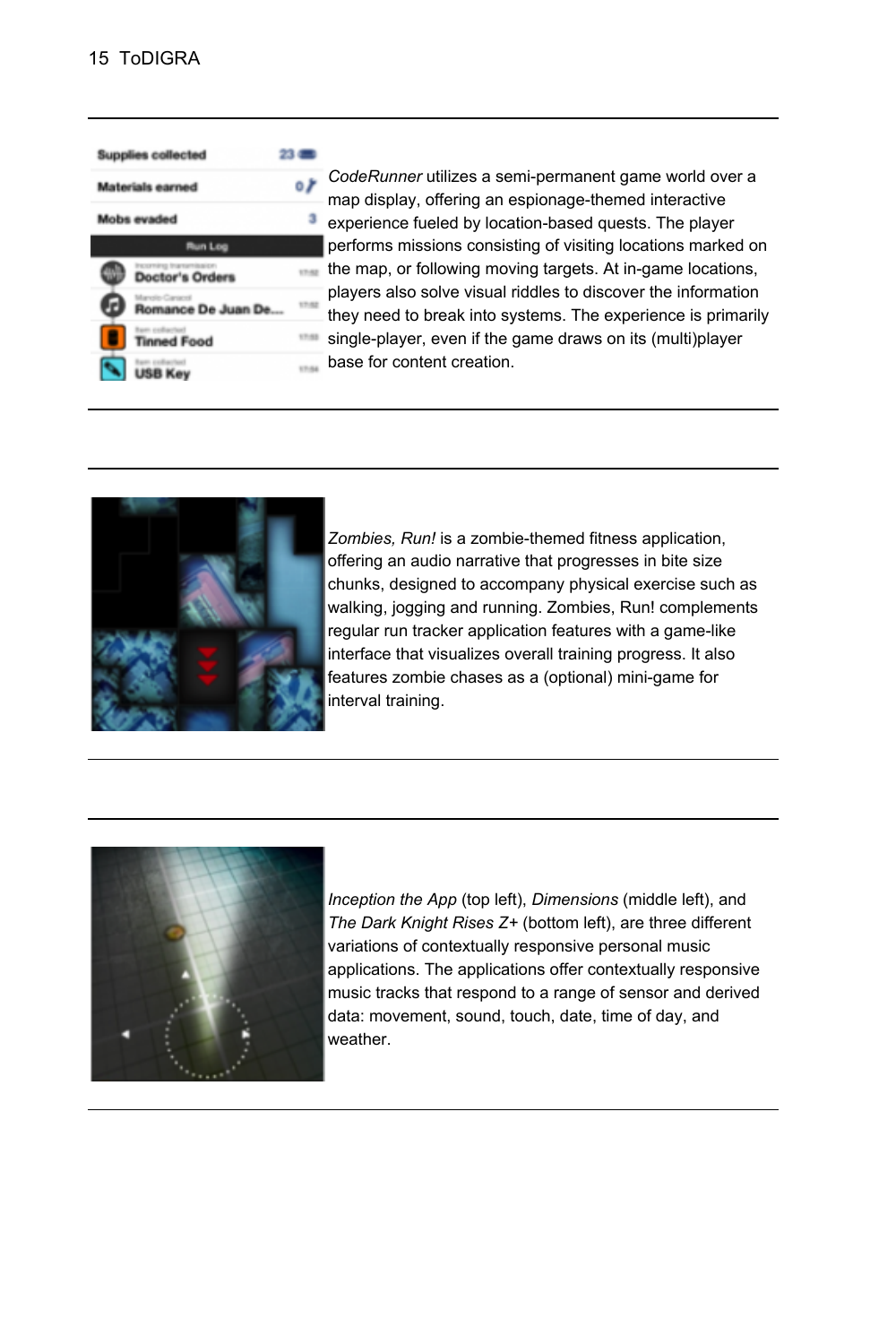

While all three applications afford distinctly playful use, *Dimensions* is most decidedly a game, with players advancing along an explicit progression line (tracked on the Apple Game Center) by collecting gemstone-like artifacts and fighting off adversaries.



The playfulness in *Inceptions the App* and *The Dark Knight Rises Z+* revolves more around exploring the full extent of the musical experience with content based on the soundtracks of the movies Inception and The Dark Knight Rises.All three applications are primarily solitary experiences, but incorporate a mode for co-use amongst a select number of friends.

*Table 1: Description of the general style and content of the seven analyzed games*

Results of game analysis

The applications analyzed for this work approach locative sound from different perspectives, but they also share some similarities. In order to focus on generalizable design strategies rather than surface thematics, the detailed analysis will primarily look beyond choices of genre and style, and instead focus on how the systems approach locative content and mobility. However, as a way of contextualizing the analysis, Table 1 provides a brief summary of the content style of each application. The remainder of this work will discuss the formal design strategies in more detail, and examine separately how sound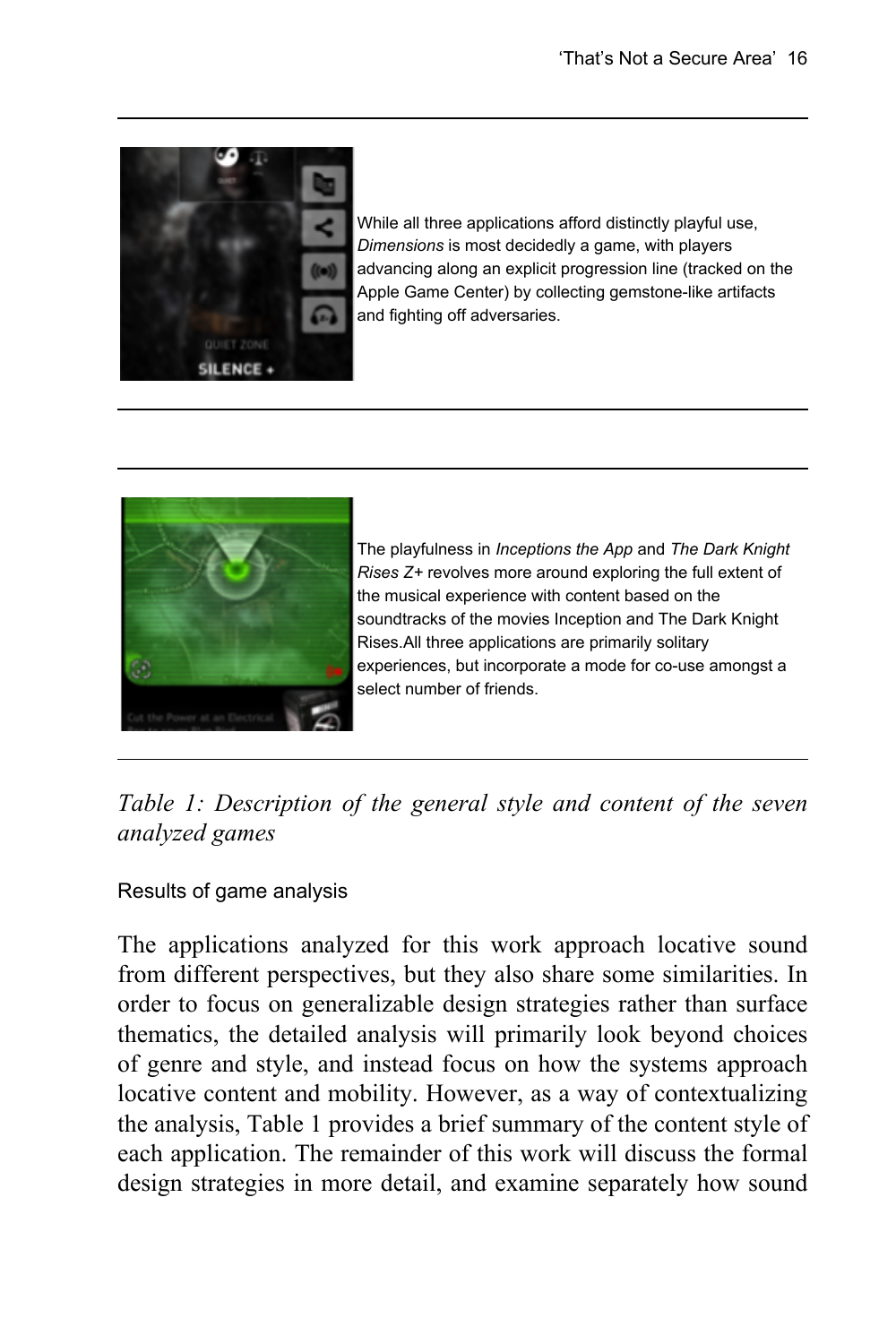is involved functionally in the context of gameplay, as well as what sound-based indices are used to link virtual content to real-world context.

Gameplay Interaction, and Utilization of Locative Data

In the distribution channels, all but one of the applications (*TDKRZ+*) are classed as games. Active gameplay provides the core content in four of the apps (*Ingress, SC, CodeRunner, Dimensions*). *ItA* and *TDKRZ+*, while both offer playful interaction, lack explicit goals or a system for tracking individual progress and are more accurately described as augmented sound experiences. In contrast, *ZR* introduces gameplay elements in the form of zombie chases, but they occur only sporadically (and can be turned off completely) among otherwise linearly progressing content.

Locative data is also used to varying degrees. Physical movement is in a primary role for using *Ingress* and *CodeRunner*, and the games offer no progress for the stationary player. *Ingress* requires that players move around both to gather energy, which is spread around in the environment, and to find game content. Since interacting with portals necessitates proximity to specific geographical locations, this limits the amount of active play in areas with no portals and benefits players who travel actively. Depending on the density of the map, players may need to cover significant distances, or simply walk the short distance between closely positioned portals (portals have a 35m radius, and do not overlap). *CodeRunner* is slightly more flexible in terms of specific locations and the game will always generate a number of randomly location-mapped targets around the player, regardless of how populated the location-specific map happens to be. However, missions will require significant physical activity (automatically generated targets will generally be at least some hundred meters away) and the game explicitly rewards the player for covering longer distances (accumulated distance up to 1000km, or 50km in one step).

In contrast, movement is less of a necessity for enjoying *SC,*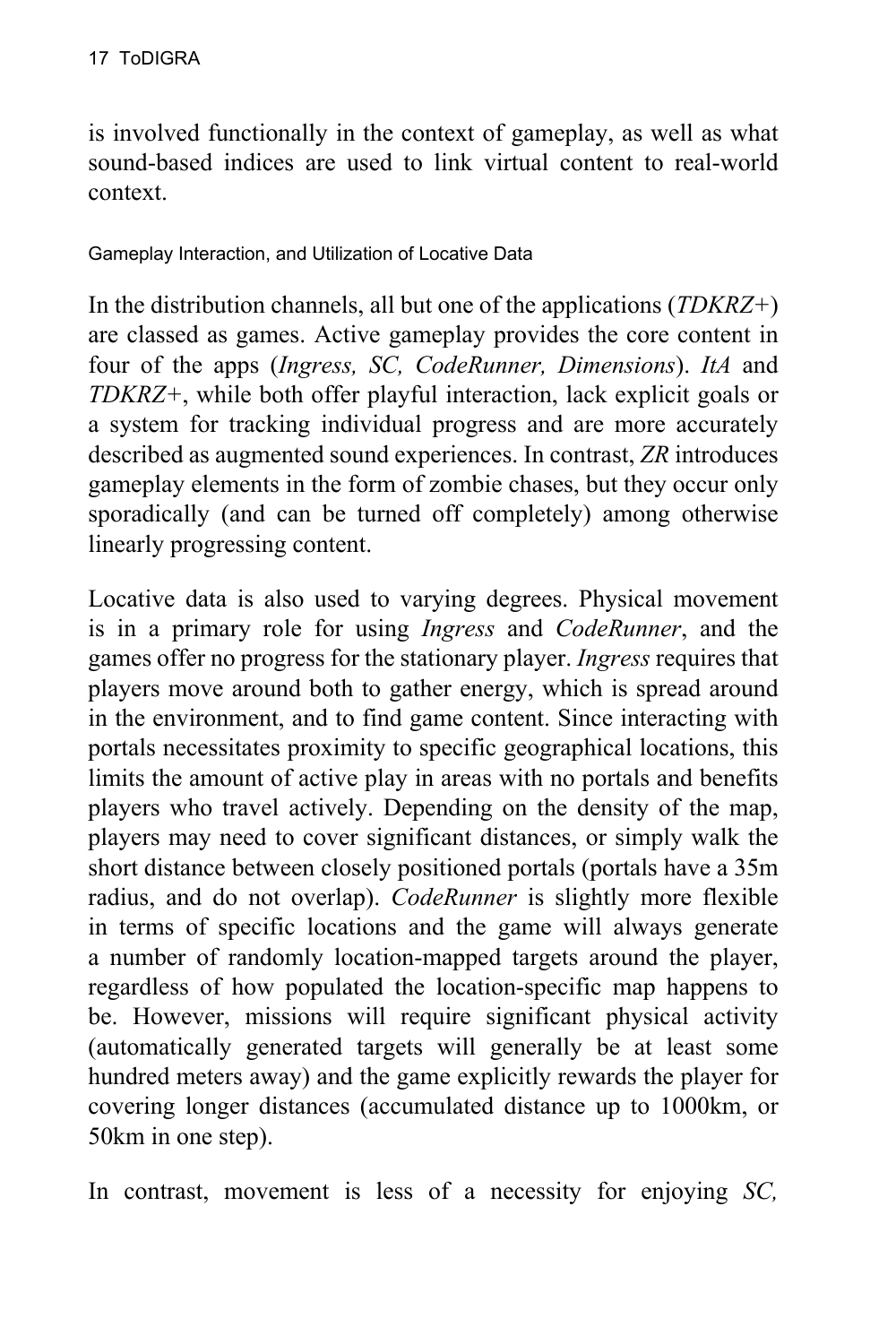*TDKRZ+, ItA*, and *Dimensions*. The applications use GPS data, but while location-based features add to the experience, they do so without removing the option for stationary use. *ZR* uses GPS data to track run metrics, and provides an option to upload runs to an online map view. However, GPS is not required and there is a treadmill mode that uses accelerometer data. Moreover, detected movement is not required; the story will progress and item pickups will occur regardless of (any) player movement. The single element in which progress is tied to detected physical movement are the (optional) zombie chases<sup>4</sup>

*SC* offers some benefits for physically located players (harvesting energy from in-game structures requires physical proximity), however, the game is fully playable without moving. Moreover, players can use in-game beacons to gain (and provide) access to game areas mapped to other physical locations freeing exploration from ties to actual mobility. Likewise, the music applications *TDKRZ+, ItA* and *Dimensions* all three derive some information based on location data, but the impact of location is optional. All three offer basic functionality (reactive music) regardless of specific location and are therefore fully enjoyable also in stationary mode.

Sound Design Strategies and Sound-based Functionality

Since audio was one of the selection criteria, all titles involve game sound. Many of the game titles are also audio-heavy, and sound forms the main content in *ZR, ItA* and *TDKRZ+* and remains indispensable in *CodeRunner* and *Dimensions*. The designs combine sounds from four categories: embellishing/interface sounds, spoken commands, radio play style narratives, and music. *Ingress* and *SC* use audio only sparingly, with simple sound effects (fire, electricity) set against a sonic background of winds and musical drones. Unlike the other applications, the sound design offers no unique content and the information design of the user experience is visually-oriented. *ZR* and

<sup>4.</sup> Early versions of Z,R! offered zombie chases only when GPS was activated. Accelerometer-based zombie chases were introduced as an experimental feature in version 1.2., released in April 2012.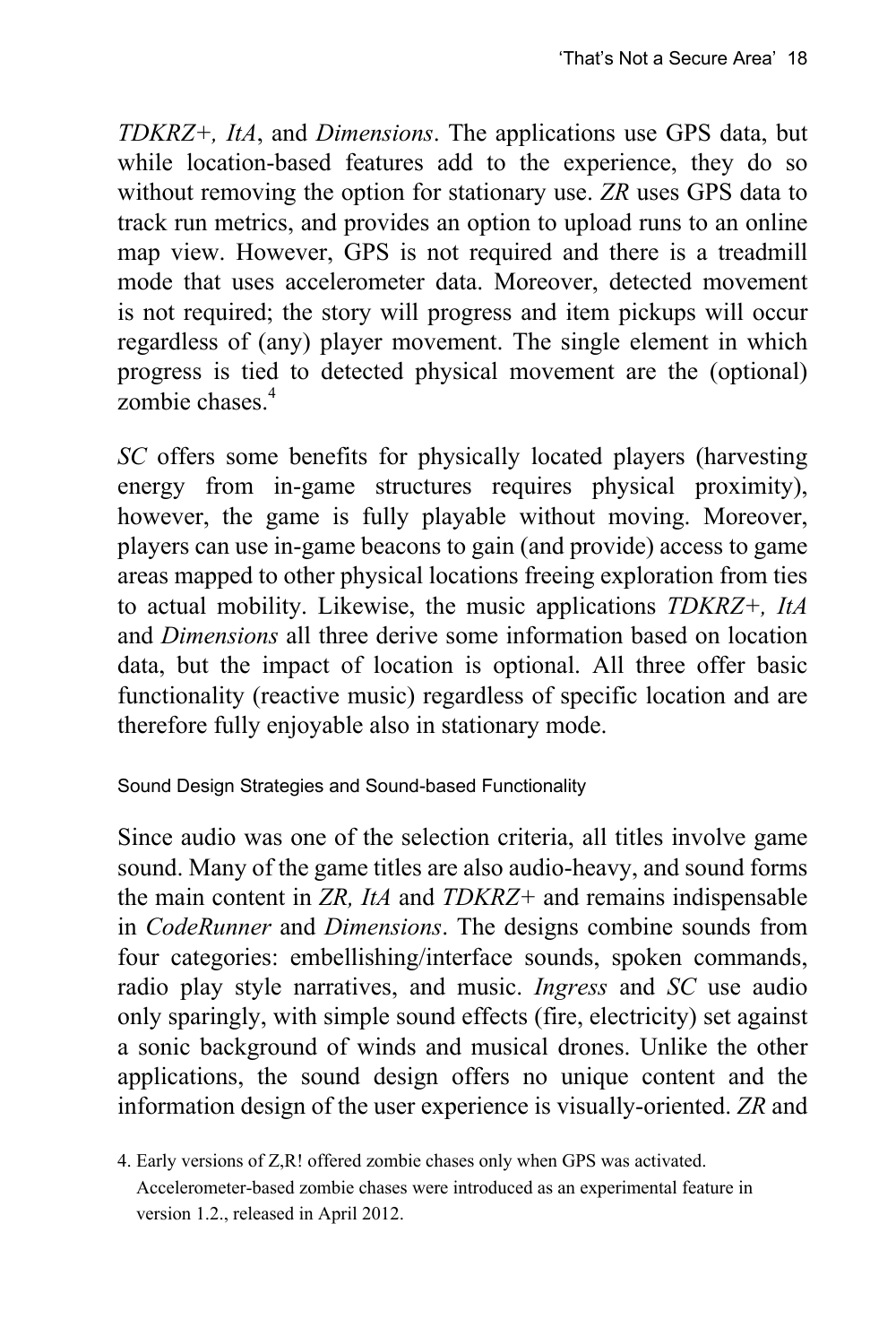*CodeRunner* are more audio heavy, developing stories in the style of radio plays. The player is connected to the base of operations over a radio/phone connection, and the narrative progresses primarily in the dialogue that is conveyed over this channel: overheard conversations, spoken instructions and recordings. In *CodeRunner*, the player can also examine found media clips, and operate remote connections (command-line interfaces) to break into data repositories. Finally, music drives *TDKRZ+*, *ItA* and *Dimensions* (the latter also involves a limited number of spoken instruction and interface sounds). These apps feature unique contextually responsive music. They also take input from the device microphone, and captured environmental sounds are elaborately processed and incorporated into the musical mix in different ways, playing sounds stretched or backward, or turning recorded samples into rhythmical patterns or virtual sound elements that swoosh past the listener.

The primarily sound based experiences in *ZR, CodeRunner, TDKRZ+, ItA* and *Dimensions* facilitate mobility by allowing a greater portion of visual attention to the environment. Moreover, the type of audio we find in these games is meticulously tailored to integrate with the everyday. Even if most of the games aim for dedicated use scenarios, high levels of flexibility is achieved either by distinctly episodic progress, or by casual and therefore easily interruptible play. *CodeRunner* and *ZR* offer mission-based play where the temporal structure of missions demands a dedicated time slot set aside for gaming. To add some flexibility, *CodeRunner* will let users choose between several simultaneous missions, whereas *ZR* will let users tailor the length of episodes (choosing between 30 or 60 minutes workout) and missions can be paused. *Ingress*, *SC* and *Dimensions* split play into yet shorter, bite-sized engagements with immediate returns, which increases casual play alongside other activities.

The high demands for integration is also reflected in how external audio content is handled. Both *ZR* and *CodeRunner* will encourage players to listen to their own music while playing, and include this as a fundamental part of the end user experience by flexibly alternating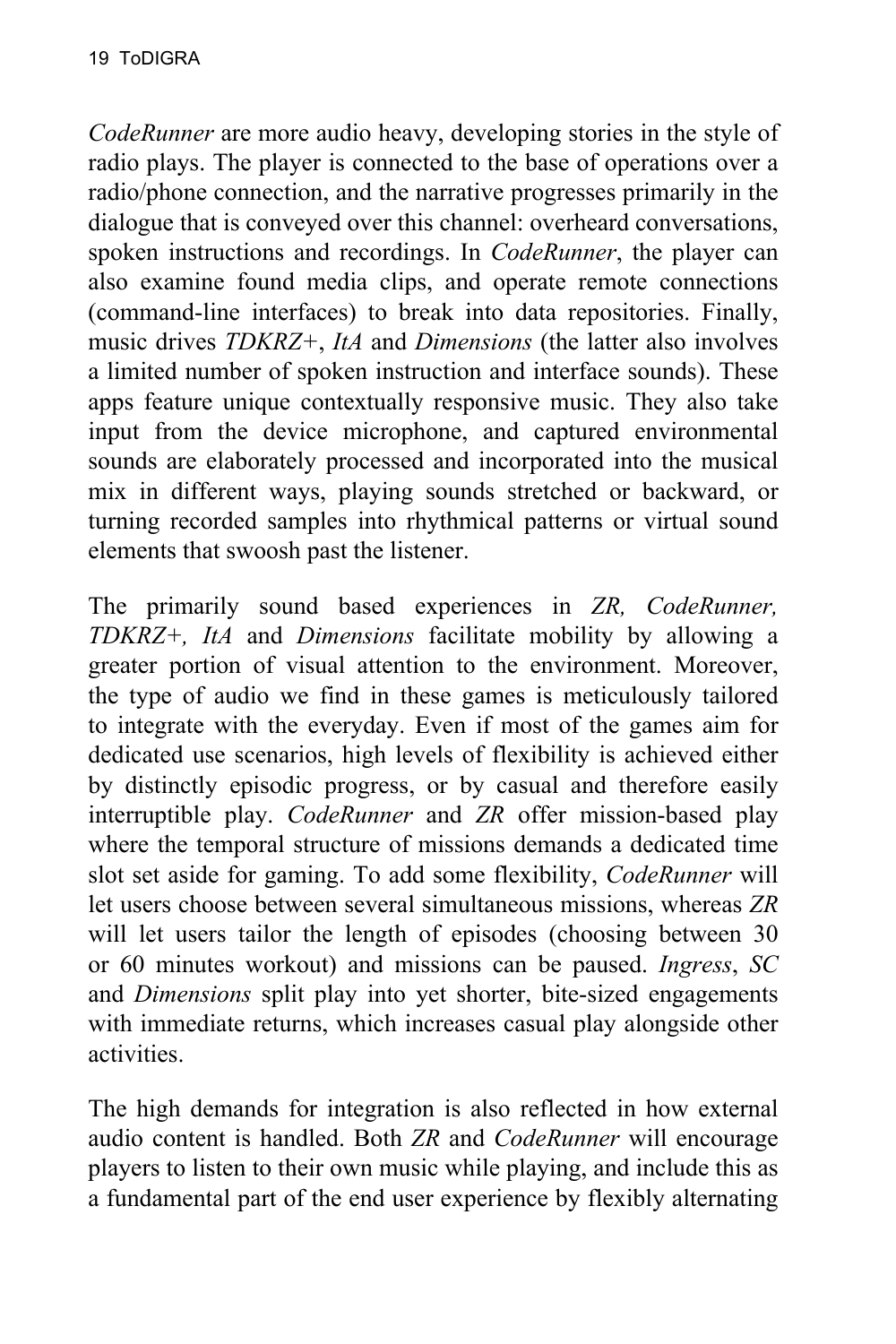between the playlist and game-based alerts; *ZR* will even schedule its main content to fit between songs to minimize the disruption. *Ingress* allows music playing in the background during use but *SC*, *Dimensions*, *TDKRZ+* and *ItA* will stop other ongoing sound players upon start. While *Dimensions* mixes gameplay functionality and music, *TDKRZ+* and *ItA* frames the experience as background, rather than a foreground playing activity.

#### Sound-based Gameplay

While the significant shift towards using audio for main content is well in line with how research has envisioned sound in mobile computing, the precise design strategies for shaping audio-based gameplay and situated experiences differ somewhat from those typically seen in research prototypes. Despite generally audio-heavy designs, the games use sound cautiously when shaping gameplay challenges. For example, instead of capitalizing on challenges inherent in listening (cues, directions, recognition), these efforts are minimized in the commercial designs. Whenever possible, gamerelevant information is provided primarily, and sometimes only, in visual form. In the few cases where player action is based on audio information alone, the information design avoids ambiguity at all cost. This is achieved by combining identifiable alerts with clear verbal instructions. For example, *ZR* zombie chases are announced with audio only. The fact that zombies are on one's tail is communicated by introducing as many as three new sounds: spoken instructions, zombie growls, and a geiger-style beeping signal, which all serve the sole purpose of informing the player of a need to speed up. Additional spoken confirmation will signal when the mob has been evaded. In a similar manner, *CodeRunner* and *Dimensions* back up all non-speech audio cues with clear and unambiguous spoken prompts; all the player needs to do is obey the instructions.

In addition to audio-only information, some of the games also use more complex audio information designs, but only in accompaniment with visual information. For example, *Ingress* provides a spatialized audio navigation beacon as a directional cue to targeted portals.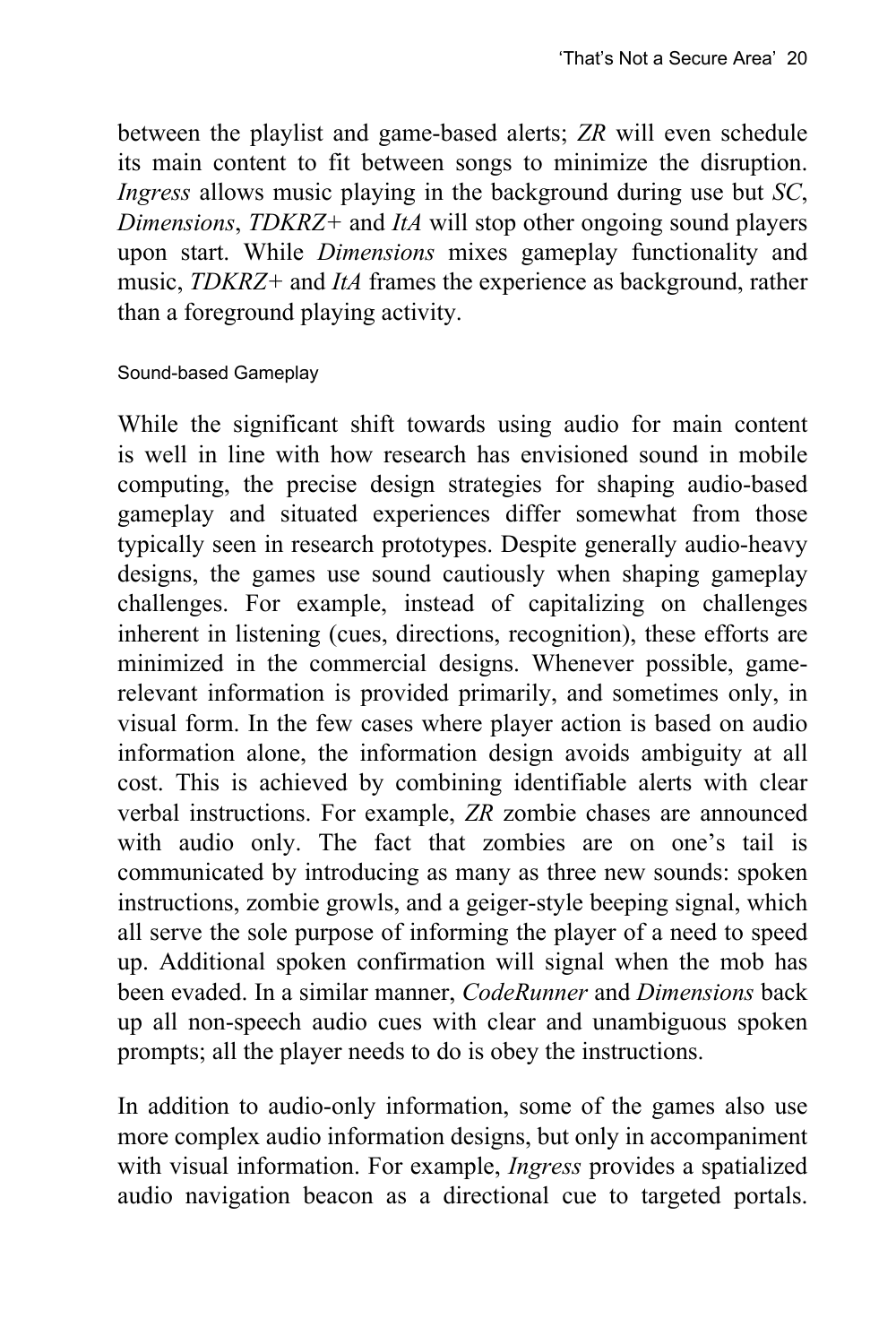However, the sound beacon will disappear when the phone is in an upright position, and be misplaced if the phone is pointed sideways to the user's line of sight. Thus, the beacon will only display (correctly) in the exact same situations as the player has access to the visual map. Neither is navigating by ear very feasible in practice: sound localization is not very accurate and additionally quite sensitive to compass interference.

The unambiguity of audio design is particularly interesting to take notice of, and it gives some indication about the type of audio challenges that are feasible for pervasive and mobile use in the mainstream market. Unlike typical<sup>5</sup> audio-based games—where the player, for example, navigates by ear, detects specific sound cues, or times their actions to the beat of the music—the analyzed games avoid making listening a challenge. Even in audio-heavy designs there is nothing to *listen for* only *listen to*. This is a clear divergence from the functionality-driven approach adopted in audio-based gaming (e.g. Rovithis 2012; Friberg and Gärdenfors 2004). Notably, also previous research within locative sound (e.g. Kurczak et al. 2011; Stahl 2007; Vazquez-Alvarez et al. 2010; Cohen et al. 2004) has featured far more complex listening tasks than found in the analyzed games.

#### Playful Music and Unlocking Sonic Content

The three musical applications *ItA*, *Dimensions* and *TDKRZ+* are special in the sense that while they do not appropriate audio to make a traditional game, they are nevertheless very playful. Of the three, *Dimensions* actually offers a bona fide game, however, the main content in all these applications is in the contextually reactive music experience. Additionally, all three applications promote a very active stance towards context and operate solely by audio, offering a musical background that changes in response to small elements in a whole range of contextual factors (making maximum use of the phone's sensors). By making sound immediately responsive to so many factors at once, the design offers something of a musical puzzle-toy,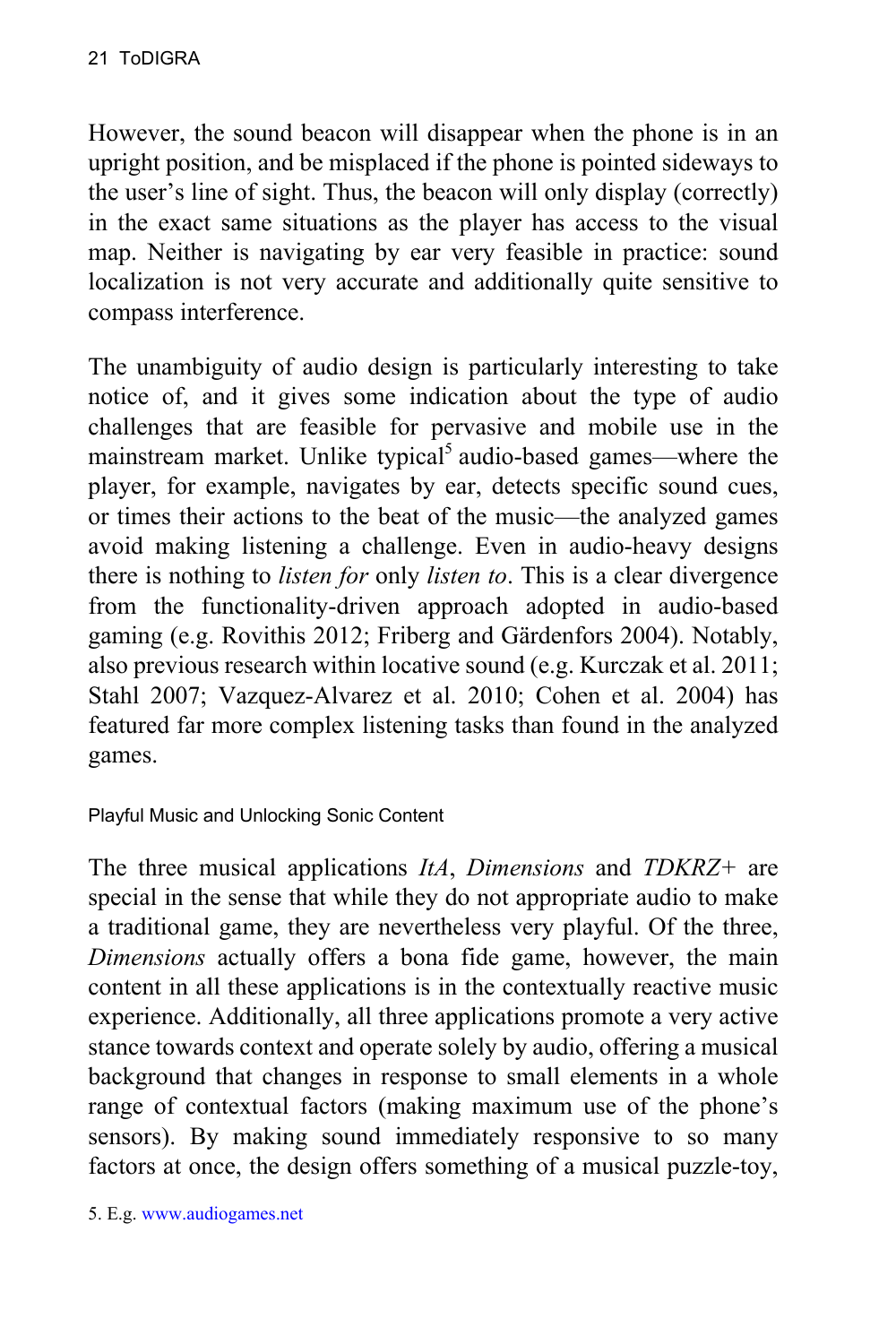prompting the player to try out the application in new environments and seek new ways of triggering novel musical material. At the same time, by not strictly demanding that the player engages in any specific listening task, the score-like reactive soundscape is allowed to latch onto any other activities (regardless of how demanding they are). This way, the application seamlessly shifts between its two roles as either reactive background music or interactive musical toy.

*ItA* and *Dimensions* further develop the reactivity into a new form of contextual sound game, by inviting players to explore new contexts more generally to unlock novel musical material<sup>6</sup>. This becomes an active pursuit; the applications openly describe the relevant contexts required to gain access to the new content. For example, the player is instructed to log into the app late at night to get into the 'Ghost dimension' (*Dimensions*). By making context relevant in such an explicit fashion, players are further encouraged to pay attention to details in their context, seeking clues or signs that will qualify as criteria to unlock the new experience (Oh, is it a full moon tonight? How can I convince the app it is sunny?). Some contexts define rare or very special situations, which makes fulfilling the contextual demands something of an achievement in itself. For example, one level in *ItA* is only made available upon visiting Africa (yes, the continent). *TDKRZ+* does not use contextual elements as a way for unlocking new sonic material, nevertheless it promotes the same very active stance to context, and also allows the user to navigate the sonic material they possess (a few scenes are available for free, more can be purchased) through this similar approach.

#### **Discussion**

Sonic contextualized experiences

The previous section reviewed how sound is functionally employed in the analyzed games. Applying the notion of indexicality, we can also identify a number of pointers which direct players to associate game

<sup>6.</sup> While TDKRZ+ uses contextual exploration as a way to interact with the content, additional tracks are available only through purchase.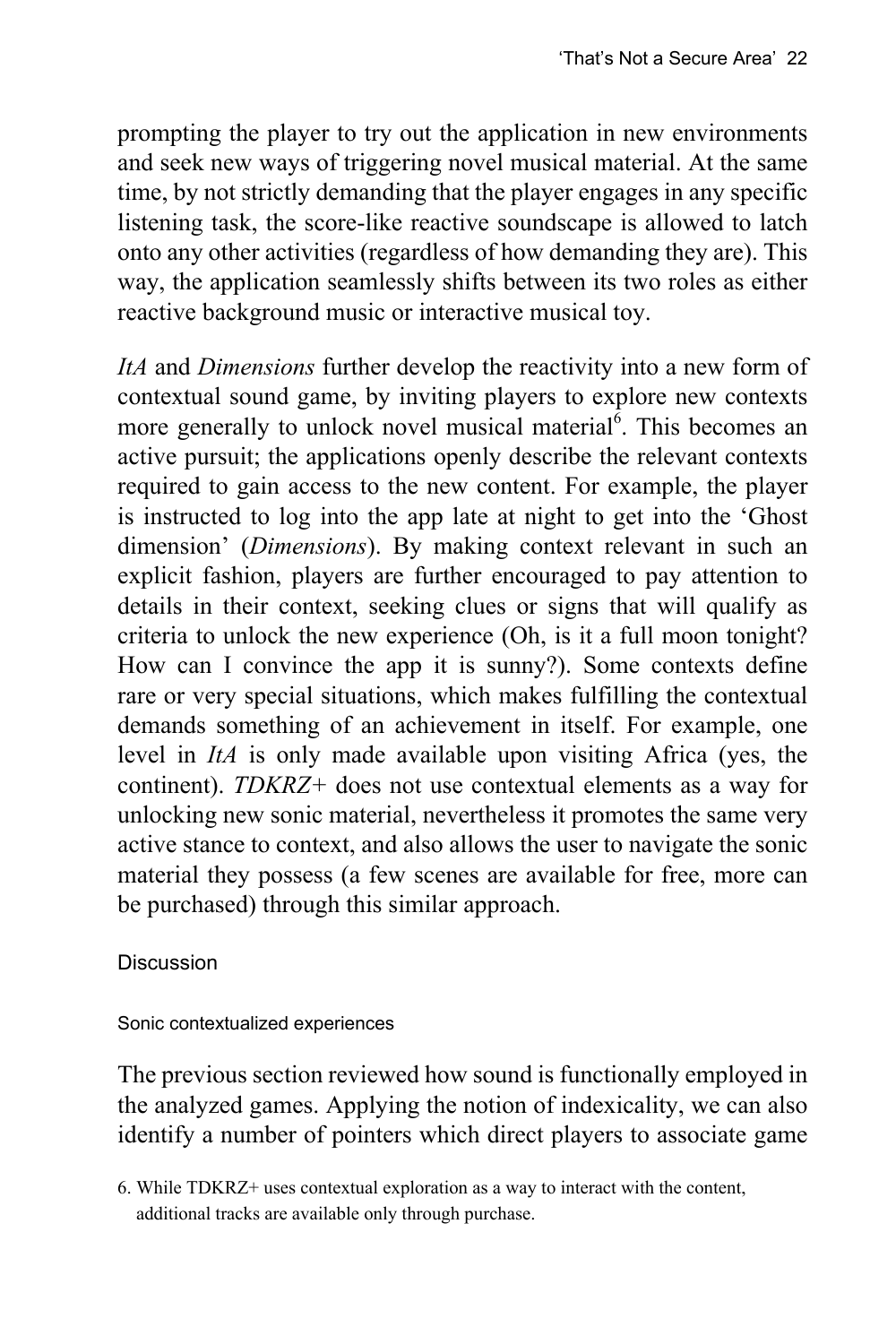elements to the environment. The sound-based indexes reveal several different approaches to make the actions of the service appear to have a meaning that is specific or connected to the current use context, be it physical, technical, social, temporal or task-based.

Indexing with Sound

As noted previously, making *elements functionally responsive to context* is one way to make contextual connections apparent to the user and signaling contextualized meaning. Functional dependency—such as the audio beacon in Ingress or the playful soundscapes in *ItA, Dimensions* and *TDKRZ+*—provide the user both with an incentive to explore use in various contexts, and also turn attention to the context as part of framing the system response. However, only tracking the ways in which context is made necessary or required for interaction overlooks the many subtler design aspects that go into shaping and invoking a sense of contextualized experience. A comprehensive look at all the pointers provides a more complex picture of how the service shapes connections with the current use context. Despite not requiring location data to function several other design techniques are utilized, both to invite and guide the contextualization of the overall experience.

*CodeRunner* and *ZR* make frequent *verbal references to the player's current context*—the environment, use situation, time, equipment, and task. By pointing to contextual factors and claiming them as game-relevant, the player is invited to seek elements in the current context that match what is described. Even if some references are based on observed sensor data, others are more or less arbitrary. Some of the references by *CodeRunner* are functionally backed up, such as relative target directions ("north of your location"), or when the game chides a stationary player who fails to obey instructions ("ok, I'm serious here—get walking"). However, other references connect story content to environmental features that are rather based on plausibility than actual checked facts, or they are simply vague or general enough to accept almost any target ("people"). Likewise, *ZR* will index liberally to contextual factors without any concern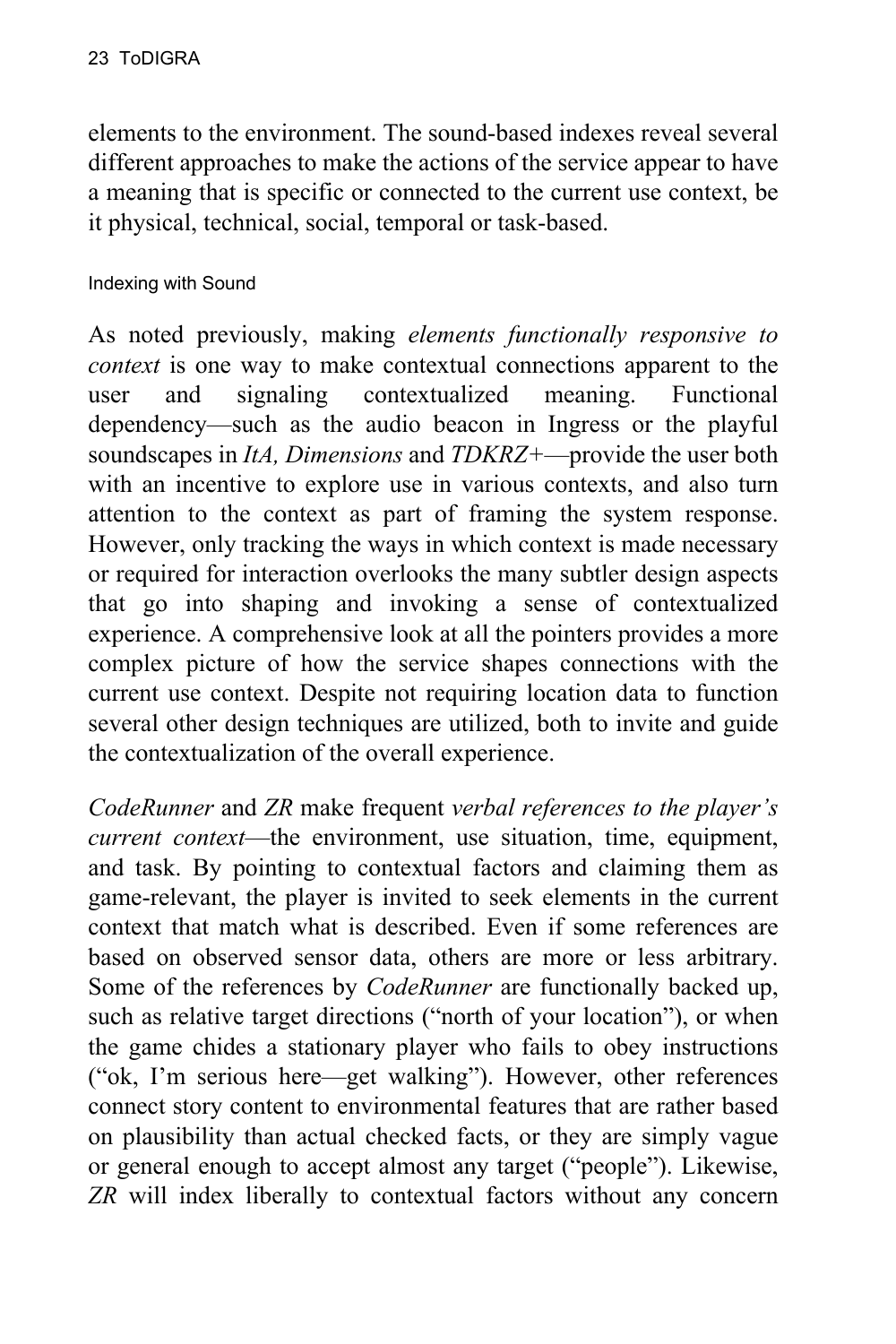for factual accuracy, including not only physical structures, but also including time ("it's getting late"), physical effort ("you're doing great"), and relative direction ("twelve o'clock"). The game even incorporates references to the user's pre-selected playlist ("a special song").

There are also certain purely auditory cues that can be used as ways of indexing sound to contextual factors. By using *spatialized audio*, it is possible to perceptually place sound sources so that they draw attention to a specific direction, or even a specific point in the environment. The analyzed applications use spatialized audio sparingly and only Ingress features a navigation beacon that combines physical location and directional cues (from the phone, i.e. not head position) with sound spatialization.

Another sound design technique which is found in the material and used for indexing is *remediation*, which refers to the practice of masking mediated content as another type of media (Bolter and Grusin 2000). In the case of these games, game content (game audio) is remediated by presenting it as on-line communication and audio recordings heard over an (unreliable) radio channel. This is a way of indexing that points to the technological context, whereby the experience involves listening at sound context through headphones. Notably, while many of the games (*Ingress, ZR, CodeRunner, Dimensions* and *ItA*) offer some form of general explanation for using headphones in the game instructions, the audio realization of many seeks to dissolve the technological interface. In contrast, *ZR* and *CodeRunner* use the sound design to further strengthen the sense of interface, but remediate it to fit the game's version of the story and thus extend the fiction to cover also the physical technological equipment that is being used to play the game. By using a crackling radio signal, the sound material points to the real-world fact that the player is carrying a phone and wearing headphones, but simultaneously also provides a good in-game reason for carrying that technology.

Strategies for Shaping Situated Experiences In particular, the liberal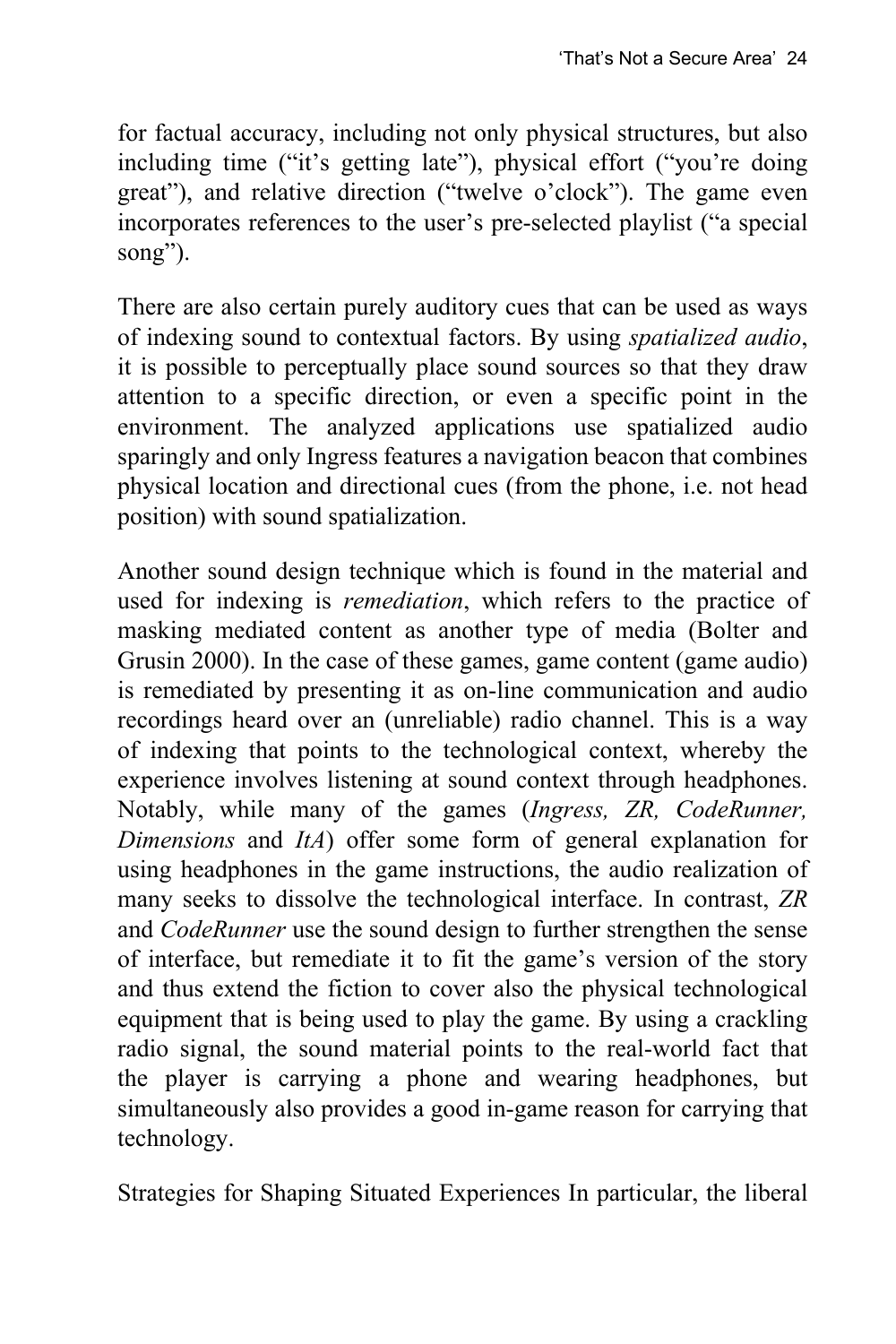indexing to non-factual contextual parameters suggests that from an experiential perspective, only focusing on the functional dependencies is a gross oversimplification of the design techniques that contextualize play experiences. Rather, the design of situated experiences can be thought of in terms of two separate functions. The first function subjects the service to certain contexts, either by making the service dependent on certain contextual data (e.g. requiring movement as input, demanding the player visit Africa), or alternatively by softer means, by selectively promoting and facilitating targeted use contexts<sup>7</sup>. When a service is in the target context, situated experiences can be created by various different strategies that index game content to the current context, establishing it as an integral part of the overall experience. A summary of indices is presented in Table 2.

The strategy of facilitation and indexing as a way of creating situated experiences has a number of implications for design. A common feature to many of the examined applications is that context is viewed proactively. It is not something that the game is passively dropped into. Rather, context is either adopted as a part of the control mechanism for using the device, or contextual references are considered malleable and open-ended. The reviewed material shows that the link goes both ways; it invites players to consider the impact of environment on the game, but the game also lends something magical to the everyday. This interaction has previously been discussed as the *three-sixty illusion* (Waern et al. 2009), and the reviewed material helps identify tools in the design arsenal for strengthening this two-way interchange through sound.

7. Neither are contextualized experiences restricted to designed aspects of the service. However for the purpose of looking at how such experiences can be shaped by design, this work will limit the discussion to ways in which the applications do this by actively calling upon the user to pay attention to such connections.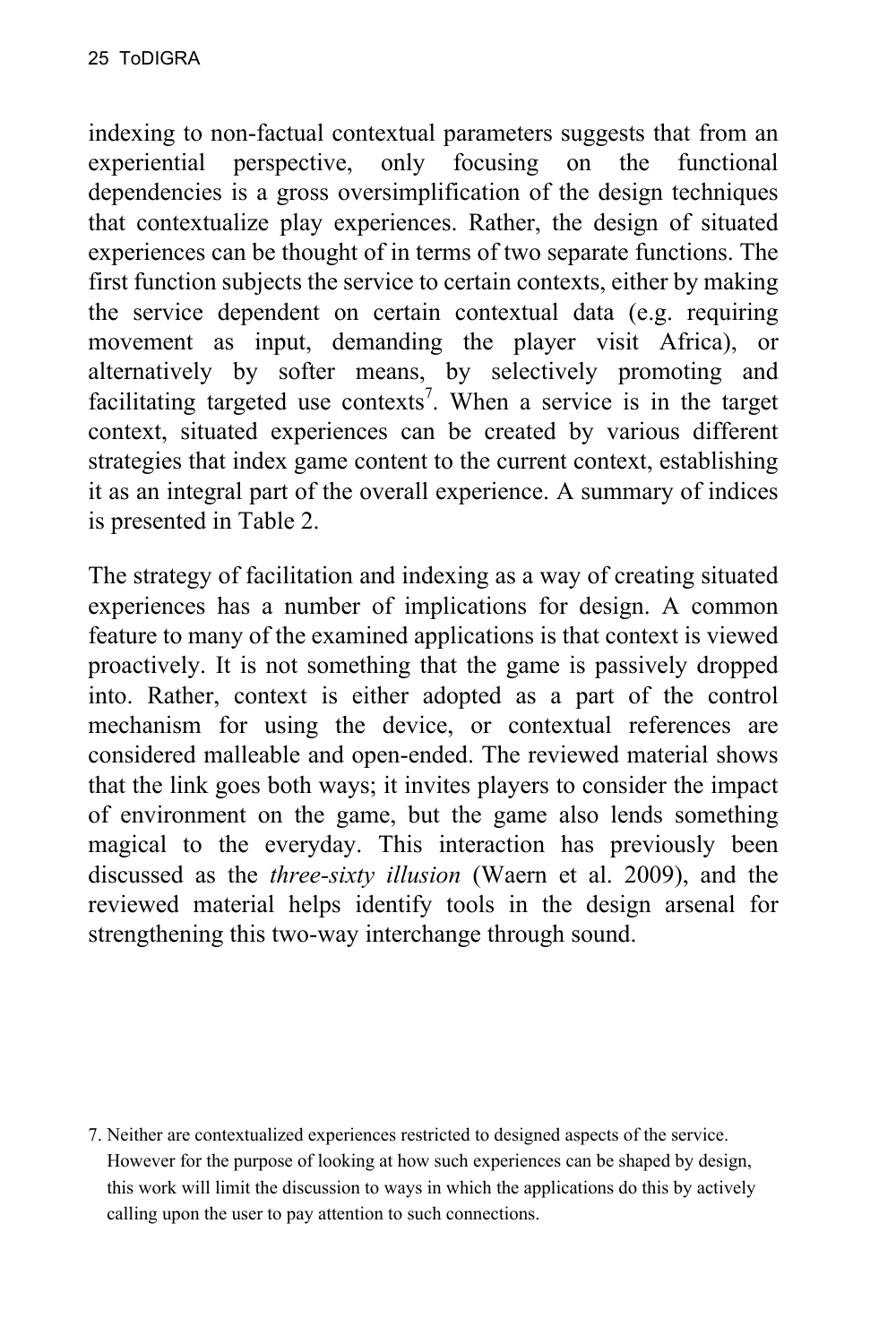| <b>Context</b>                        |   |             |             | Shadow Ingress Code Zombies Inception Dimen TDKR |     |     |
|---------------------------------------|---|-------------|-------------|--------------------------------------------------|-----|-----|
| specific<br>physical<br>location      | F |             |             | F                                                |     |     |
| relative<br>location                  | F | F           | (F)         |                                                  | F   |     |
| objects in<br>physical<br>environment |   | X           | $\mathbf X$ | (F)                                              | (F) | (F) |
| environmental<br>sound                |   |             |             | F                                                | F   | F   |
| other<br>environmental<br>factors     |   |             |             | (F)                                              | (F) |     |
| current time                          |   |             | X           | F                                                | F   |     |
| ongoing task                          | F | $\rm F/X$   | (F)/X       | F                                                | F   | F   |
| social context                        |   | $\mathbf X$ |             |                                                  |     |     |
| simultaneously<br>playing music       |   | X           | X           |                                                  |     |     |
| mobile device                         |   | X           | $\mathbf X$ | F                                                | F   | F   |

Table 2: Contextual sound indices. F indicates functional dependence. (F) points to derived functional dependencies in which the contextualization uses functional dependencies, but in a different form from how they are being represented to the player. X indicates a non-functional reference where contextualization is implied, but no functional dependence exists between context and representation.

Technically, the malleability identified in the analyzed games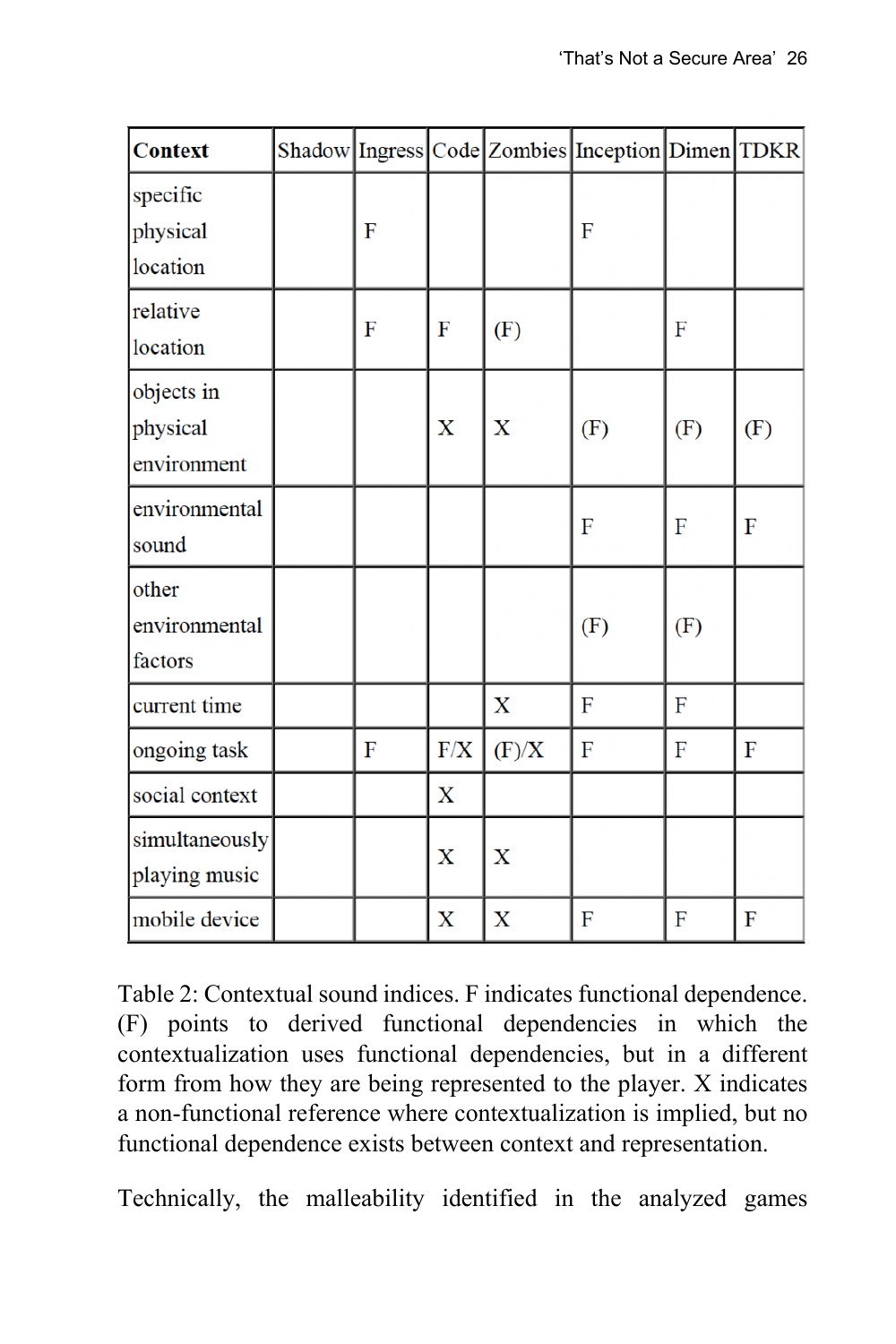suggests a more forgiving design scenario exists alongside rigorous context-detection. For example, while using sensors to determine the exact context of use is typically very challenging to get right, the proactive approach turns the challenge of contextual matching into a game where the user is tasked with actively searching contexts that would qualify for purposes of the game. As demonstrated by *ItA, TDKRZ+* and *Dimensions*, this form of situational play can be quite enjoyable if it is coupled with the right kind of sound. Furthermore, some games within the collection (*Ingress* and *CodeRunner*) employ user-created content to define physical spots as game-relevant places. *CodeRunner* and *ZR* are both tapping into the players' personal music reserve which is potentially very valuable material for sound designers. While *ZR* is the only game to also explicitly index to this type of user-selected content, simply allowing players to use their own music in the background (*ZR, CodeRunner*) is a way of drawing on the emotional significance of user-selected musical content. By tagging selected physical structures in their environment (*CodeRunner, Ingress*), players are also providing the service with specific information of meaningful contextual elements in their surroundings.

Moreover, verbal indexing suggests that potent situated interpretations can arise even if contextual matching is not backed up by functionality. While some of the contextualizations may lack factual accuracy, this type of contextualization nevertheless seems to acknowledge and explain the user's environment by reconciling the reality of play within the fictive frame of the game. What appears most important to the success of indexes is not the factual accuracy, but precisely the reconciliation between the physical and digital representations. From cognitive science, we know that the human mind shows a preference for "good stories" over accurate content (Kahneman 2012). Interestingly, as especially the verbal references in *ZR* and *CodeRunner* demonstrate, even slightly mismatching information can seem quite palatable; the author's experience was that it was only upon clearly contradictory information that the mind protests. For example, the locative audio beacon that *Ingress* uses to point towards target portals is very sensitive to errors because any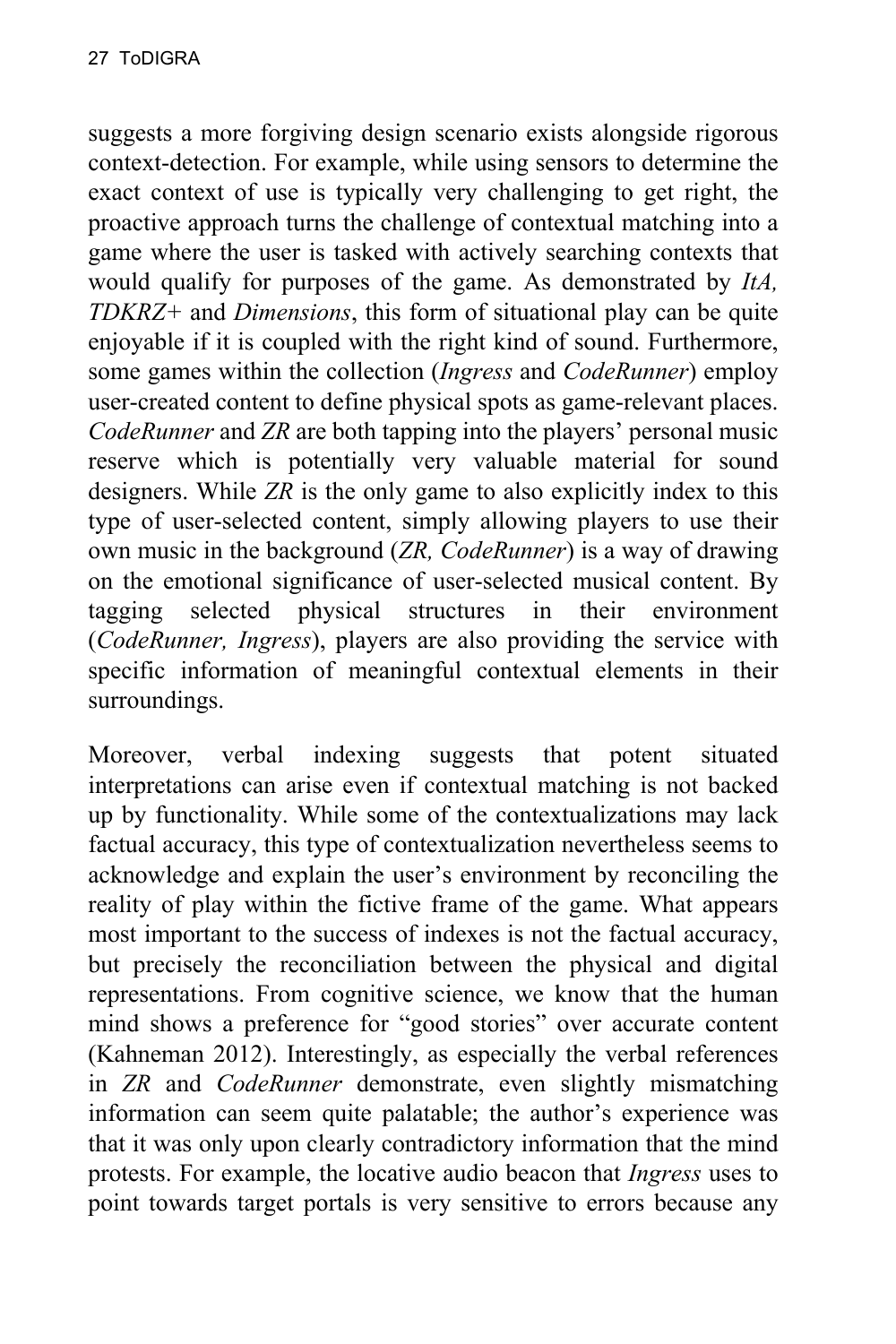shift in position will cause the target to appear to jump from one place to another. Such jumping is inherently irreconcilable with how places behave in physical reality and completely destroys the perception of a stationary beacon. On the other hand, when open-ended references actually match to the environment (be it through sheer coincidence), it was very memorable.

Comparing to prior work again, at its core, the proactive stance to context is not uniquely novel. Many prior locative sound prototypes also come with the explicit purpose to somehow manipulate user context, most typically by promoting spatial exploration (McGookin et al. 2009; Rowland et al. 2009; Paterson et al. 2010; 2011; Kurczak et al. 2011; Stahl 2007). Interlinked with this vision, is also the idea—popular within alternate reality gaming—of using game design to cause very tangible change, in McGonigal's (2011) words, to "fix what's wrong with reality". To this end, the analyzed games show practical techniques for how the combined use of indexes and functional response can be employed to establish a stronger two-way connection between the virtual and physical domains. Furthermore, the present analysis points to the possibility of using open-ended indexing techniques in the interface to strengthen situated experiences regardless of function. The natural ambiguity of sound indexes appear uniquely suited to this purpose, leaving the user room for selectively picking matches from the environment which satisfy the indexing functions of the game and riding on coincidental matches for experiential effect. Whereas the intentional designing for coincidence has been addressed before, the strategies for this have focused on increasing the potential for serendipitous matches by selectively picking highly plausible contextual targets (Reid 2008). The work here shows a way of manipulating the representational aspects instead, which provides significantly more flexibility for designers.

#### **Conclusions**

The aim of the present work was to (Q1) identify how current commercial locative games use sound to create situated experiences, and to (Q2) compare how commercially explored ideas align with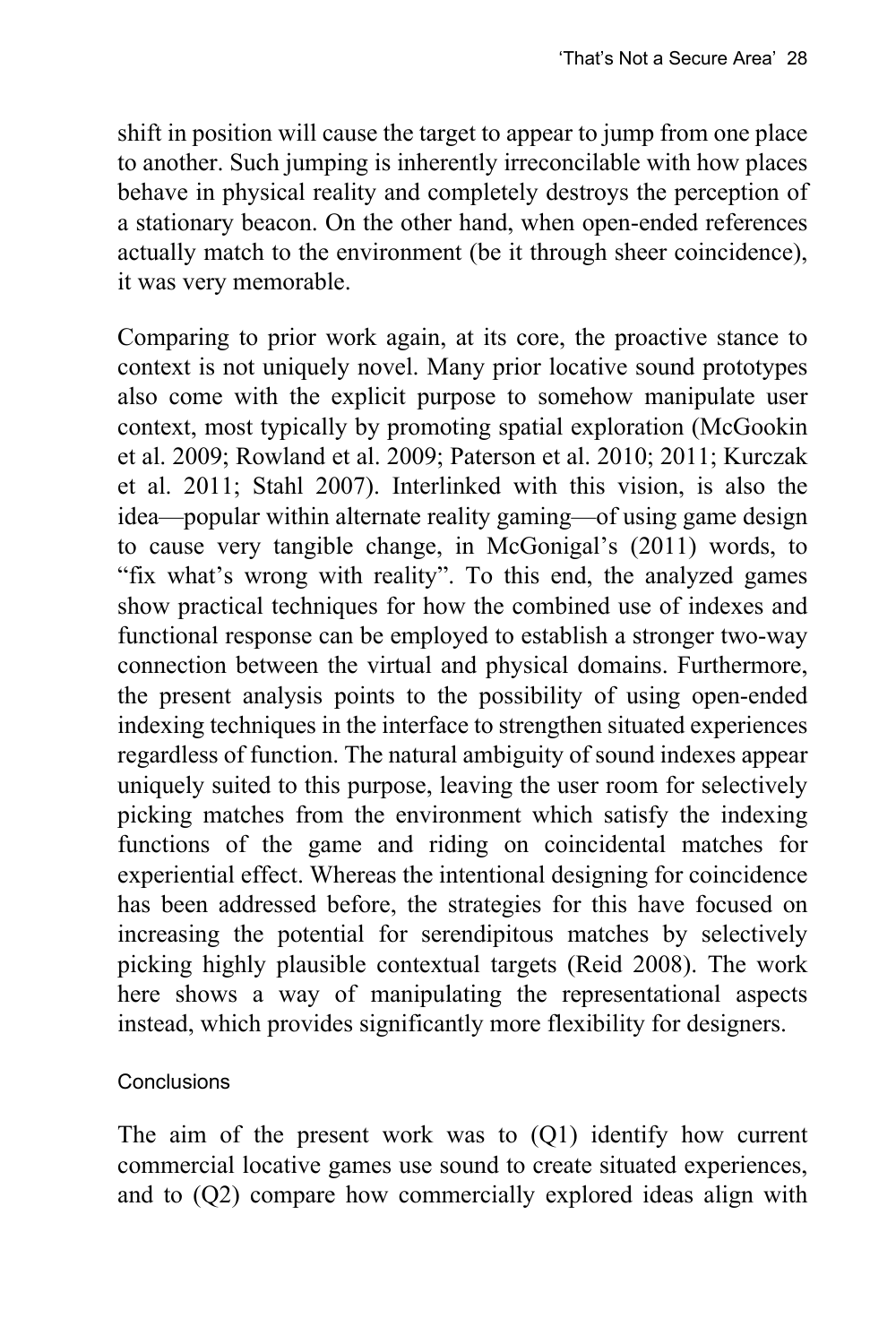prior research perspectives into locative sound aesthetics. The specific novel contribution of this work is a *detailed analysis of the sound strategies employed in seven commercial locative games* for current generation handheld devices. This work provides an *overview of how situated sound is used* presently within locative and mobility game/entertainment, and summarizes the design solutions that industry developers have considered most promising, feasible or interesting to pursue in this early stage of locative gaming. Moreover, the analysis also looks into how well the goals and strategies of sound design align with current research directions for locative sound, offering *a comparison between research and industry design.*

To investigate the involvement of contextual factors in experience design, formal game analysis is used to explore how designs actively invite the player to actively attend to elements within their current physical, technological, social, temporal and task context. The analyzed collection suggests a two-step strategy is particularly promising for promoting frequent and meaningful contextualizations: a) The game can proactively push the players into experientially desired contexts to influence play experience. Additionally, b) the game can invite contextual elements to become part of the experience by indexes, which draw in external information to game content. The work identifies four types<sup>8</sup> of *sound-based indices* that can be used to tie virtual content to the user's current content: 1) functionally responsive audio, 2) verbal references, 3) spatialized audio, and 4) remediation.

Regarding sound functionality, adopting a proactive stance towards contextual matching helps push the player towards desired situations. Making gameplay location-dependent is a natural way to steer action, however the cautious approach to using location data observed in the analyzed collection is telling: Only two games (out of 7 locationaware titles) necessitate movement, and only one game ties gameplay

8. Other possibilities are available as well, which are less applicable to the mobile domain. For example, film typically uses synchronicity to attach a sound to a concurrent visual event. Sound material can also semantically attach to objects, such as a female voice will connect to a female speaker, or a lullaby will be associated with a crib.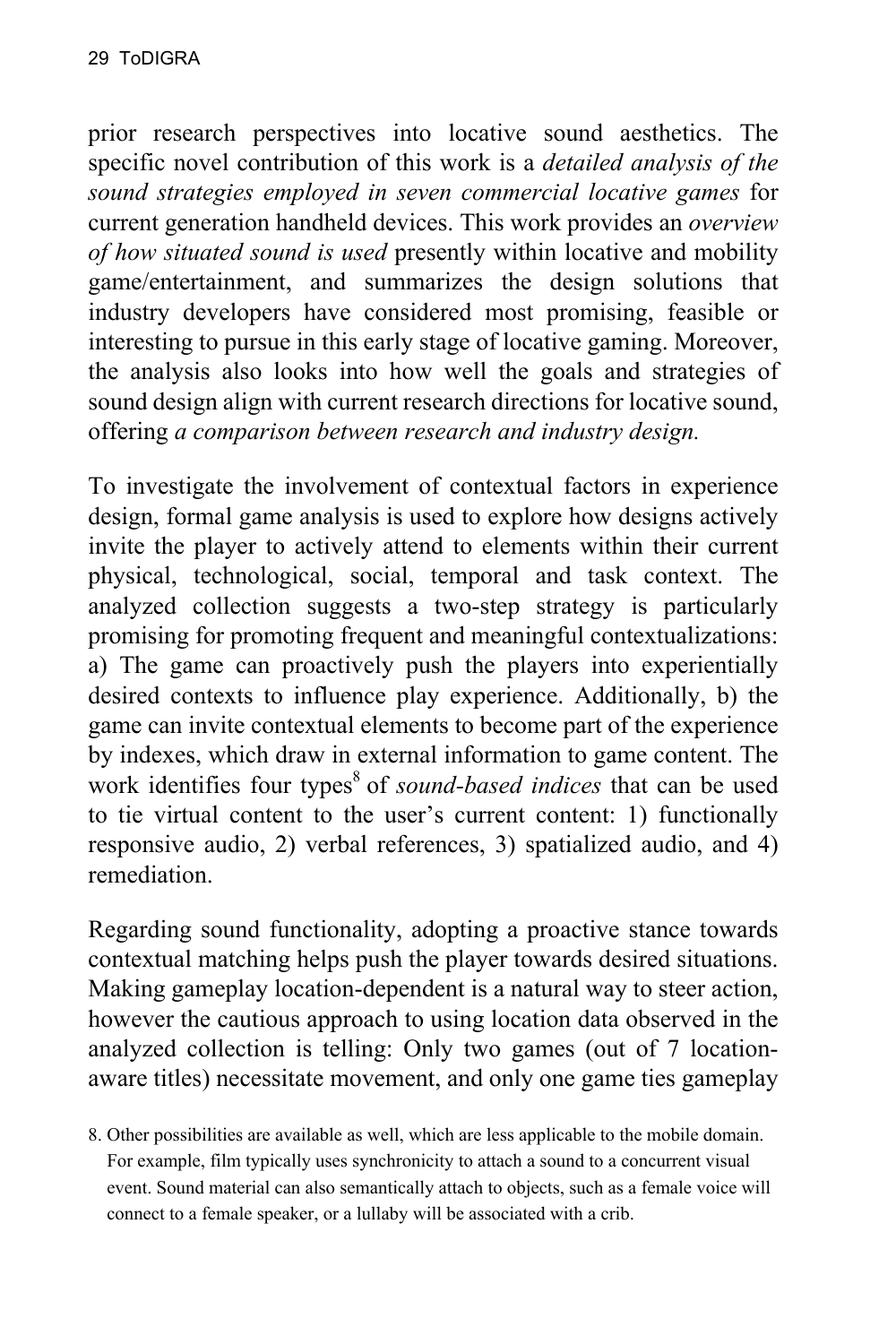to fixed physical locations. On the other hand, several of the games facilitate playing while actually on the move, increasing the likeliness that players will experience the service in different contexts: Five of the games achieve this turning to audio-heavy content designs. The musical games ItA and Dimensions offer the player sonic rewards for seeking out new contexts and turn contextual matching into a kind of puzzle activity.

Of particular practical interest, however, is the finding that many games rely on techniques for situating experience that depends on no functional verification or context-sensing technology at all. Instead, following the idea of indexicality, open-ended references to context are frequently created to suggest contextual dependency even when none exists. Such incomplete references become anchored to contextual elements only in the user's mind, where contextual elements can be selectively attended to in order to satisfy the qualities indicated as targets. While such indexes will fail at times, inaccurate or incomplete references seem to behave in relatively unproblematic ways. The most critical failures arise with overt contradictions, when the information clashes with observable physical reality.

Comparison to current themes in contextualized audio research indicates similarities but also challenges some assumptions regarding locative audio experiences. While the observed material generally confirms the view of audio-based gameplay as a facilitator of mobility, the games contain only extremely clear and simple audiobased gameplay and no perceptually challenging tasks whatsoever. Sound is centrally involved in shaping contextualized experiences, forging links between the physical and digital world, but the techniques to achieve this are both novel and surprising. Whereas previous work on contextual audio has sought to create contextualized experiences primarily with functional contextualization, the present analysis suggests that it is equally interesting to look at how this connection can be constructed regardless of function, or by alternative ways of representing detected dependencies. Moreover, between functionally verified and completely arbitrary contextual indexes exists an area of probability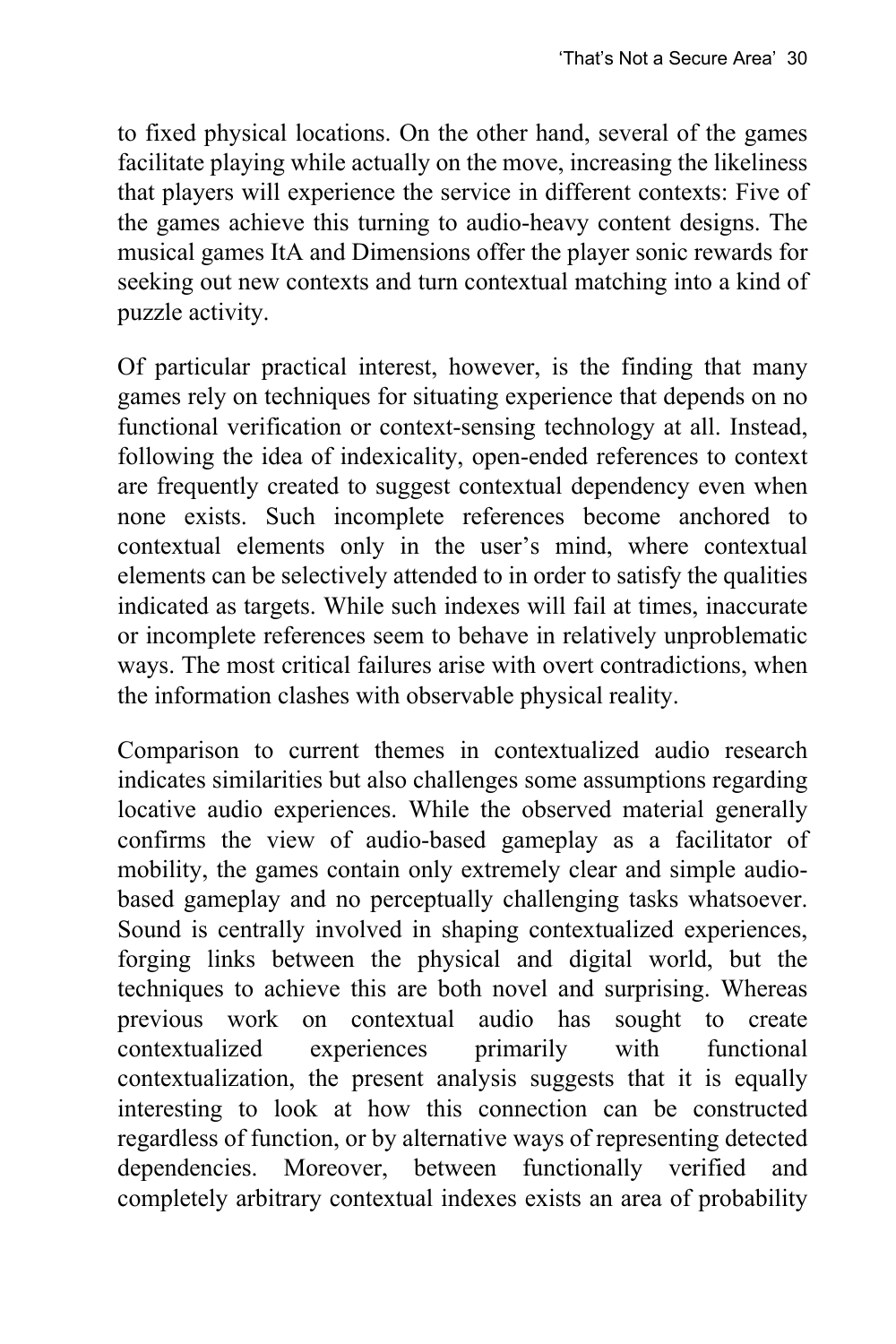that depends both on the available context and the flexibility and adaptability of the applied indexes. This could be a sweet spot for contextual design as the use of open-ended contextual indices increases the chance of serendipitous matches.

Among the open questions from this study is to find out what types of contexts would be most desirable to catch by such open-ended indexing, and also how to most effectively use proactive contextual design in combination with open indexes, to lure/push/guide the player towards the contextual hooks embedded in the design. A particularly promising area of making memorable references could be the greater utilization of user-created or user-tagged content. While somxe games already involve player-generated content, this material is used sparsely as the end point of indexes. For sound design in particular, the increased use of preselected playlists as part of the game experience offers a potent source for tapping into audio material which is both generally considered emotionally significant, as well as highly personalized.

#### Acknowledgements

Sincerest thanks to the commentators at the Physical and Digital in Games and Play seminar, especially Kati Heljakka and Annika Waern. I also thank Kim Nevelsteen, Kalervo Järvelin and Frans Mäyrä for valuable feedback on this study and comments on drafts of this paper.

#### Bibliography

Albrecht, Robert, Tapio Lokki, and Lauri Savioja. "A Mobile Augmented Reality Audio System with Binaural Microphones." In *Proc. Interacting with Sound Workshop: Exploring Context-Aware, Local and Social Audio Applications,* 2011: 7–11. [http://doi.acm.org/](http://doi.acm.org/10.1145/2019335.2019337) [10.1145/2019335.2019337.](http://doi.acm.org/10.1145/2019335.2019337)

Alves, Valter. "Sound Design Guidance as a Contribution Towards the Empowerment of Indie Game Developers". Ph.D. diss., University of Coimbra, 2012.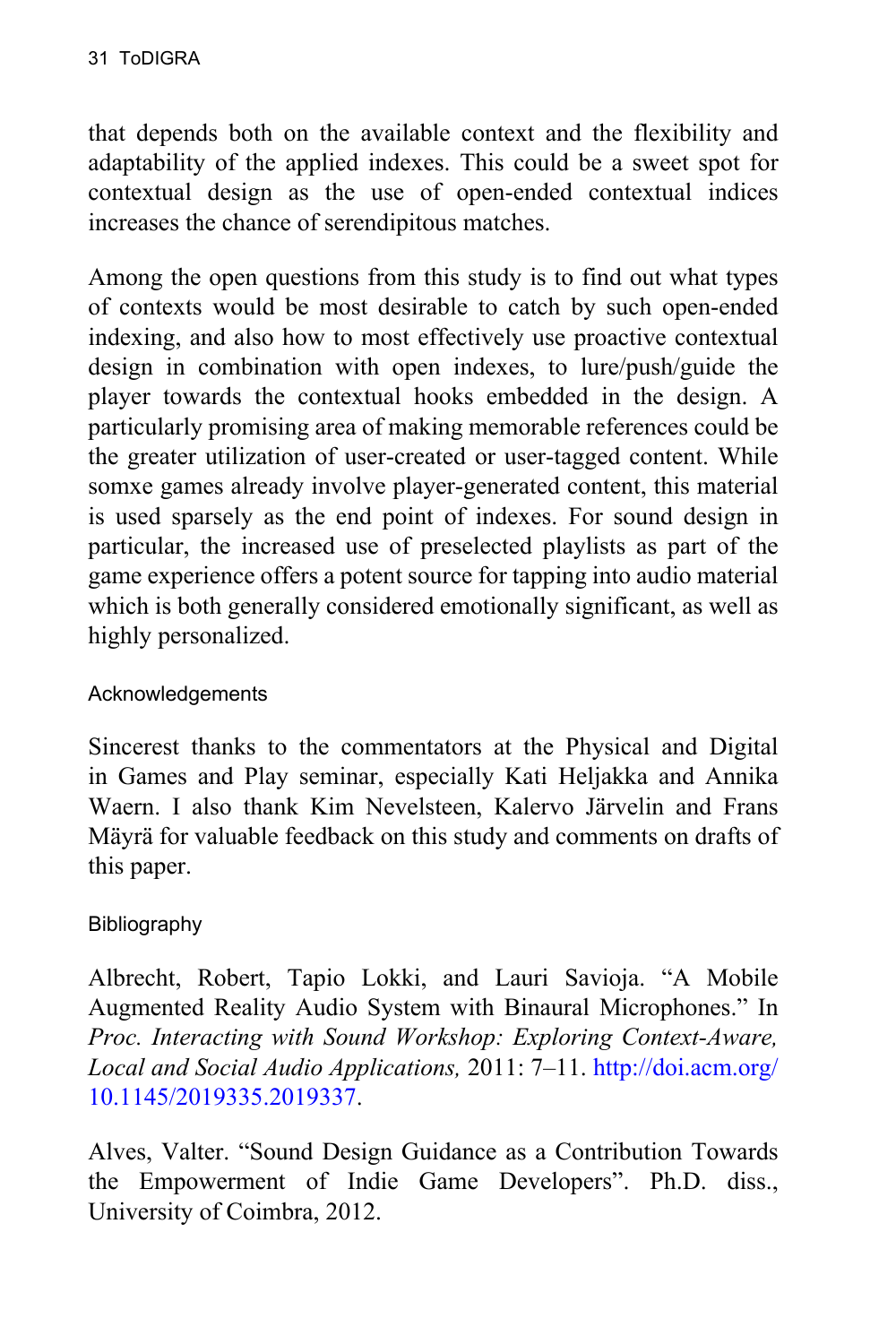Behrendt, Frauke. "Mobile Sound: Media Art in Hybrid Spaces". Ph.D. diss., University of Sussex, 2010. <http://sro.sussex.ac.uk/6336/>.

Behrendt, Frauke. "The Sound of Locative Media." *Convergence: The Journal of Research into New Media Technologies* vol. 18, no. 3, 2012: 283–295.

Benford, Steve, Carsten Magerkurth, and Peter Ljungstrand. "Bridging the Physical and Digital in Pervasive Gaming." *Communications of the ACM* vol. 48, no. 3, 2005: 54–57.

Bichard, John, Liselott Brunnberg, Marco Combetto, Anton Gustafsson, and Oskar Juhlin. "Backseat Playgrounds: Pervasive Storytelling in Vast Location Based Games." *Proc. International Conference on Entertainment Computing*, 2006: 117–122.

Björk, S., Falk, J., Hansson, R., and Ljungstrand, P. "Pirates!–using the physical world as a game board." *Proceedings of Interact*, 2001: 423–430.

Björk, Staffan, and Jussi Holopainen. *Patterns In Game Design*. Cengage Learning, 2005.

Bolter, Jay David, and Richard Grusin. *Remediation: Understanding New Media*. 1st ed. The MIT Press, 2000.

Brewster, Stephen. "Overcoming the Lack of Screen Space on Mobile Computers." *Personal and Ubiquitous Computing* vol. 6, no. 3, 2002: 188–205.

Brock, Derek, James A. Ballas, and Brian McClimens. "Perceptual Issues for the Use of 3D Auditory Displays in Operational Environments." *Proc. International Symposium on Information and Communication Technologies*, 2003: 445–448.

Cohen, Yishay, Jolanda Dekker, Arnout Hulskamp, David Kousemaker, Tim Olden, Cees Taal, and Wouter Verspaget. "Demor – Een Location-based 3D Audiogame". Hogeschool voor de Kunsten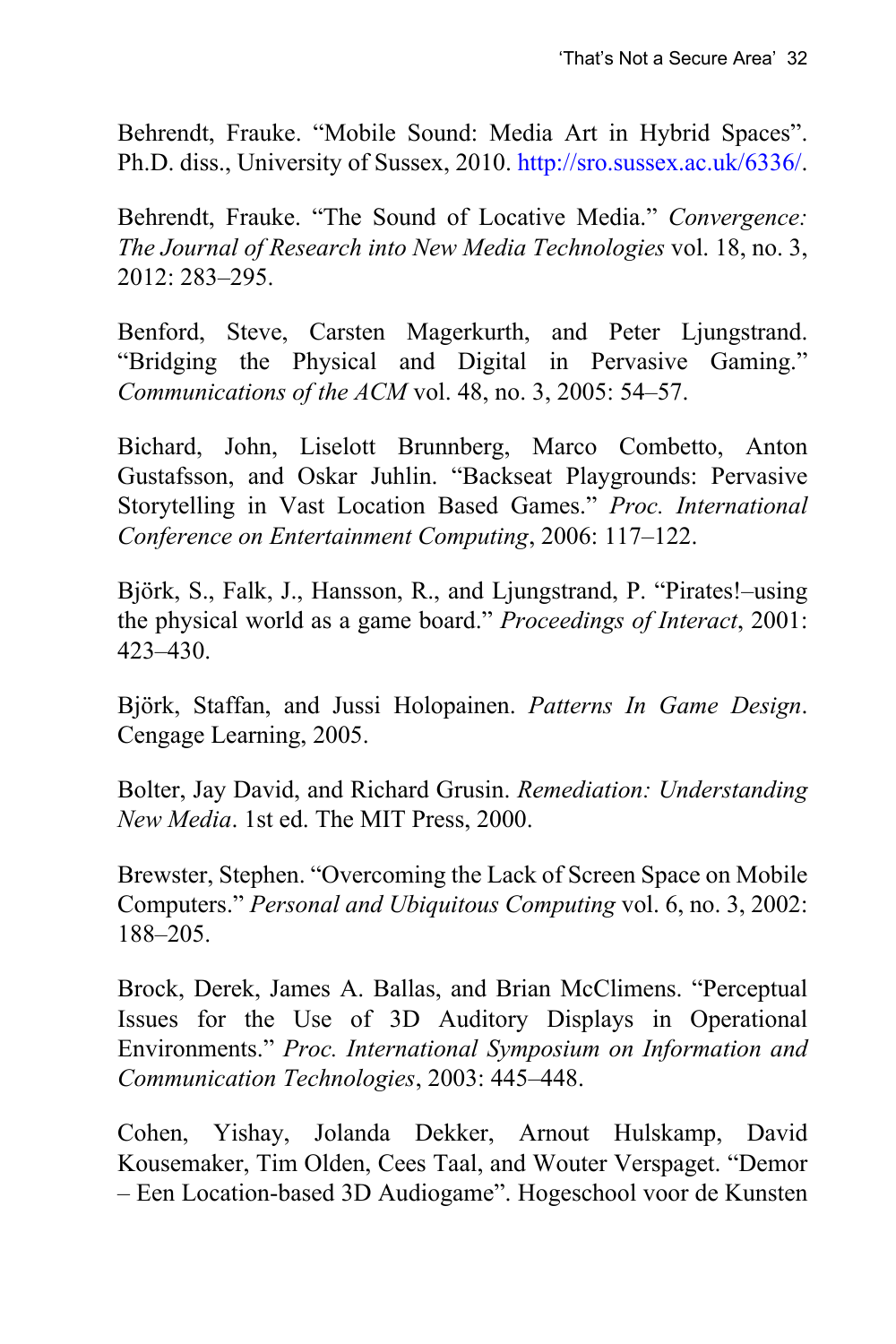Utrecht, 2004. [http://student-kmt.hku.nl/~g7/site/research/](http://student-kmt.hku.nl/~g7/site/research/demor_resesarch.pdf) [Demor\\_resesarch.pdf](http://student-kmt.hku.nl/~g7/site/research/demor_resesarch.pdf).

Collins, Karen. *Playing with Sound: A Theory of Interacting with Sound and Music in Video Games.* The MIT Press, 2013.

Ekman, I. "Sound-based Gaming for Sighted Audiences–Experiences from a Mobile Multiplayer Location Aware Game." *Proc. AudioMostly*. Ilmenau, Germany, 2007: 148–153.

Ekman, I., L. Ermi, J. Lahti, J. Nummela, P. Lankoski, and F. Mäyrä. "Designing Sound for a Pervasive Mobile Game." *Proc. ACM Advances in Computer Entertainment Technology*, 2005: 110–116.

Ekman, Inger. "On the Desire to Not Kill Your Players: Rethinking Sound in Pervasive and Mixed Reality Games." *Proc. Foundations of Digital Games*, Chania, Greece, 2013. http://www.fdg2013.org/ program/papers/paper19\_ekman.pdf.

Fagerlönn, Johan. "BodyResT: a prototype using music responding to heart rate for stress reduction". MSc Programmes in Engineering, Luleå University, Sweden, 2005. [http://epubl.ltu.se/1402-1617/2005/](http://epubl.ltu.se/1402-1617/2005/283/index-en.html) [283/index-en.html.](http://epubl.ltu.se/1402-1617/2005/283/index-en.html)

Friberg, J., and D. Gärdenfors. "Audio Games: New Perspectives on Game Audio." *Proc. Advances in Computer Entertainment Technology*, 2004: 148–154.

Gaye, L., and L. E. Holmquist. "In Duet with Everyday Urban Settings: a User Study of Sonic City." *Proc. NIME*, 2004: 161–164.

Goudeseune, Camille, and Hank Kaczmarski. "Composing Outdoor Augmented-reality Sound Environments." *Proc. ICMC,* 2001: 83–86.

Grey Area. *Shadow Cities* [iOS]. Apple, 2011.

Gustafsson, Anton, John Bichard, Liselott Brunnberg, Oskar Juhlin, and Marco Combetto. "Believable Environments: Generating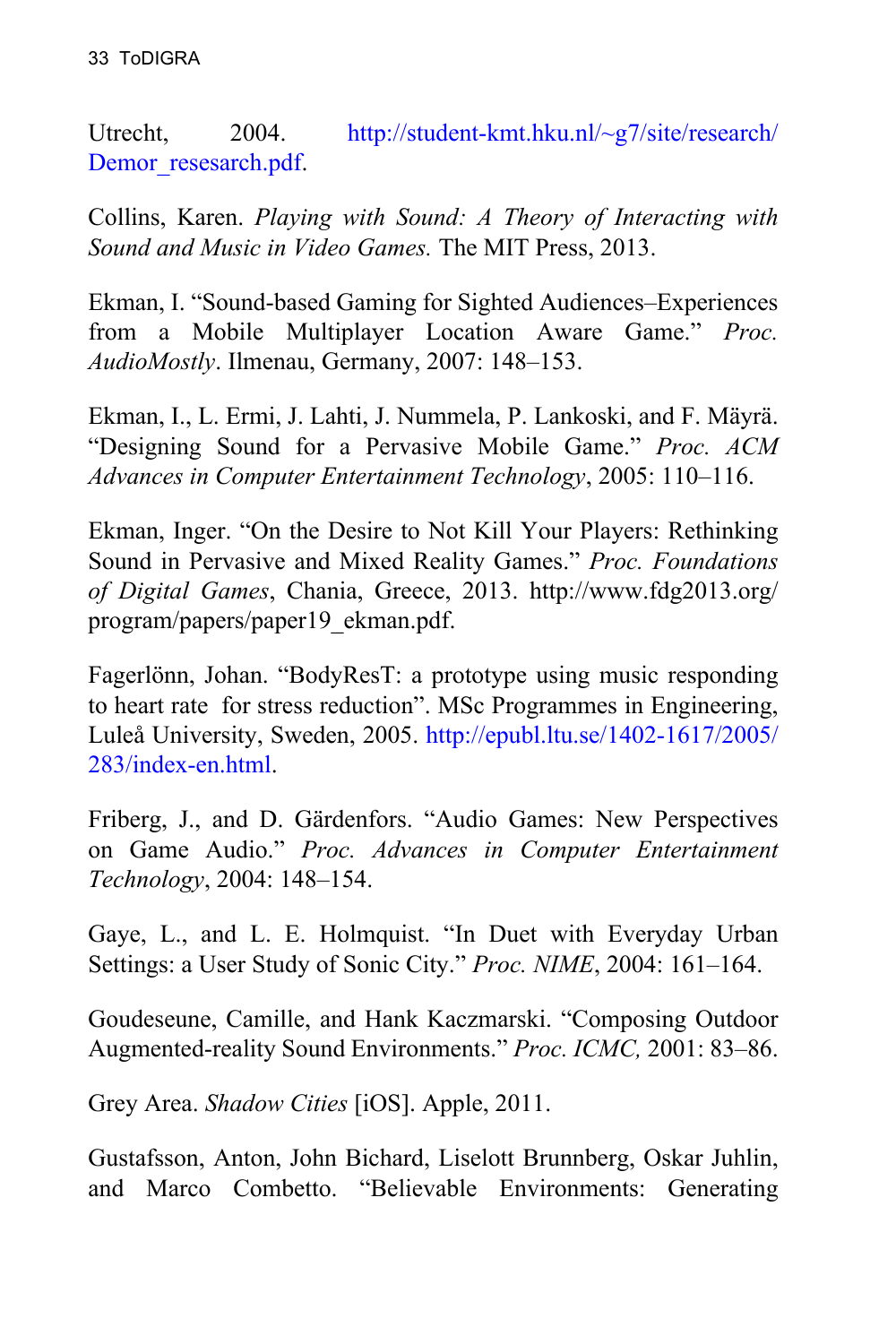Interactive Storytelling in Vast Location-based Pervasive Games." *Proc. Advances in Computer Entertainment Technology,* 2006.

Herbst, Iris, Anne-Kathrin Braun, Rod McCall, and Wolfgang Broll. "TimeWarp: Interactive Time Travel with a Mobile Mixed Reality Game." *Proc. MobileHCI,* 2008*.*

Holland, Simon, David R. Morse, and Henrik Gedenryd. "AudioGPS: Spatial Audio Navigation with a Minimal Attention Interface." *Personal and Ubiquitous Computing* vol. 6, no. 4, 2002: 253–259.

Jumisko-Pyykkö, Satu, and Teija Vainio. 2010. "Framing the Context of Use for Mobile HCI." *International Journal of Mobile Human Computer Interaction* vol. 2, no.4, 2010: 1–28.

Kahneman, Daniel. *Thinking, Fast and Slow*. Penguin, 2012.

Kjeldskov, Jesper, and Jeni Paay. 2010. "Indexicality." *ACM Transactions on Computer-Human Interaction* vol. 17, no. 4, 2010:  $1-28$ .

Knowlton, Jeff. "Eversion and Locative Media". Presentation at the 2nd Inclusiva-net Meeting: Digital Networks and Physical Space, MediaLab Prado, Madrid, Spain, 2008. [http://medialab-prado.es/](http://medialab-prado.es/article/eversion_and_locative_media) [article/eversion\\_and\\_locative\\_media](http://medialab-prado.es/article/eversion_and_locative_media).

Kurczak, Jason, T. C. Nicholas Graham, Claire Joly, and Regan L. Mandryk. "Hearing Is Believing: Evaluating Ambient Audio for Location-based Games." In *Proc. Advances in Computer Entertainment Technology,* 2011*.*

Liljedahl, Mats. "Sound for Fantasy and Freedom." In *Game Sound Technology and Player Interaction: Concepts and Developments.*, edited by M. Grimshaw. Hershey, New York: IGI Global, 2011: 22–43.

Mariette, Nicholas. "Perceptual Evaluation of Personal, Location-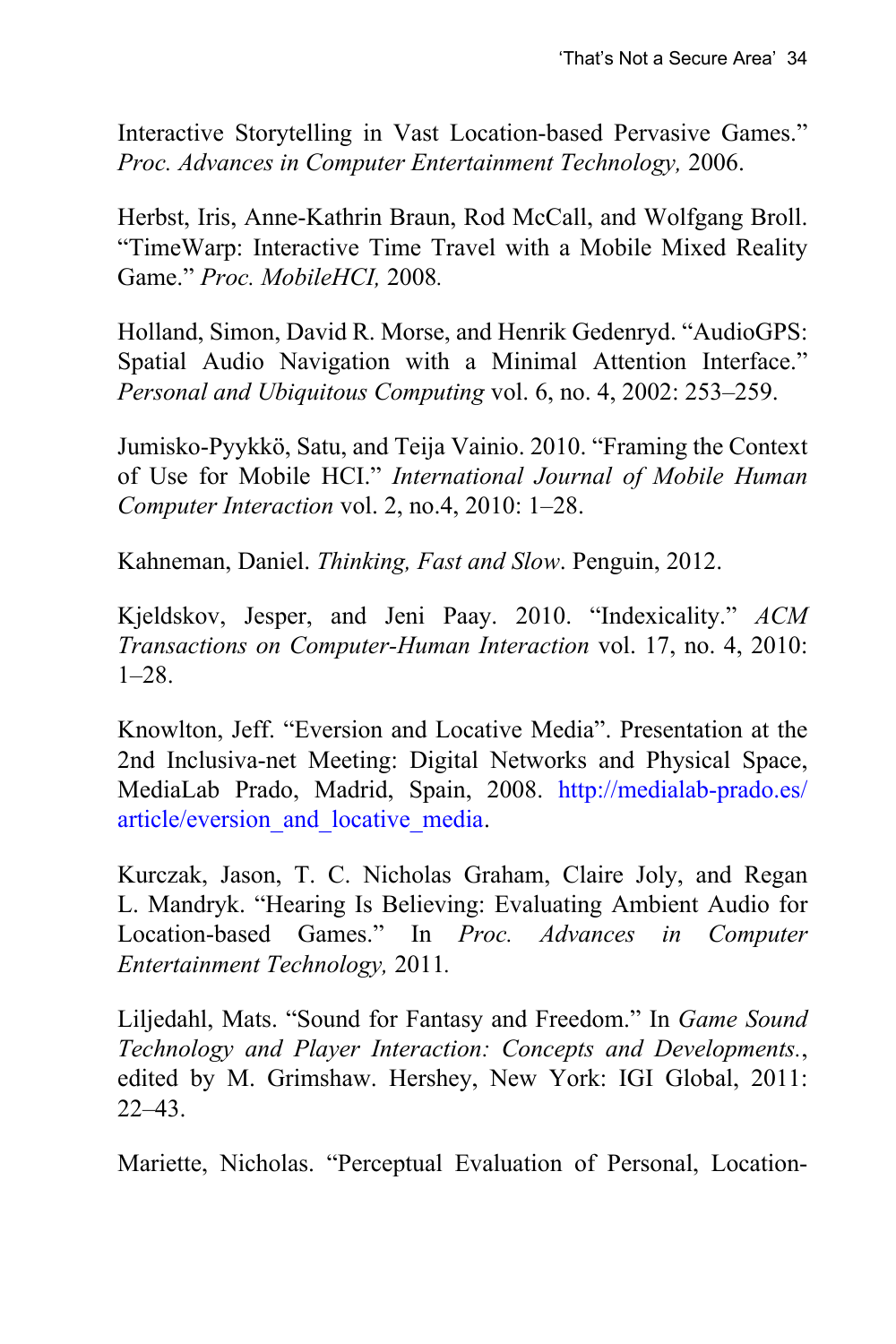Aware Spatial Audio". Ph.D. diss. University of New South Wales, 2011.

McGonigal, Jane. *Reality Is Broken: Why Games Make Us Better and How They Can Change the World.* Random House, 2011.

McGookin, D., S. Brewster, and P. Priego. "Audio Bubbles: Employing Non-speech Audio to Support Tourist Wayfinding." In *Proc. HAID,* 2009: 41–50.

Milliform Ltd. *Gbanga Famiglia* [iOS]. Apple, 2012.

Montola, Markus. "On the Edge of the Magic Circle: Understanding Pervasive Games and Role-Playing". Ph.D. diss. University of Tampere, 2012.

Moustakas, Nikolaos; Floros, Andreas; Kanellopoulos, Nikolaos, Andreas Floros, and Nikolaos Kanellopoulos. "Eidola: An Interactive Augmented Reality Audio-Game Prototype." In *Proc. Audio Engineering Society Convention 127*, 2009.

NianticLabs. *Ingress* [Android]. Google, 2012.

Paterson, N., K. Naliuka, T. Carrigy, M. Haahr, and F. Conway. "Location-aware Interactive Game Audio." In *Proc. AES Conference Audio for Games,* 2011.

Paterson, Natasa, Katsiaryna Naliuka, Soren Kristian Jensen, Tara Carrigy, Mads Haahr, and Fionnuala Conway. "Design, Implementation and Evaluation of Audio for a Location Aware Augmented Reality Game." In *Proc. Fun and Games*, 2010: 149–156.

Peltola, Mikko, Tapio Lokki, and Lauri Savioja. "Augmented Reality Audio for Location-Based Games." In *Proc. AES Conference Audio for Games,* 2009.

Reid, Josephine. "Design for Coincidence: Incorporating Real World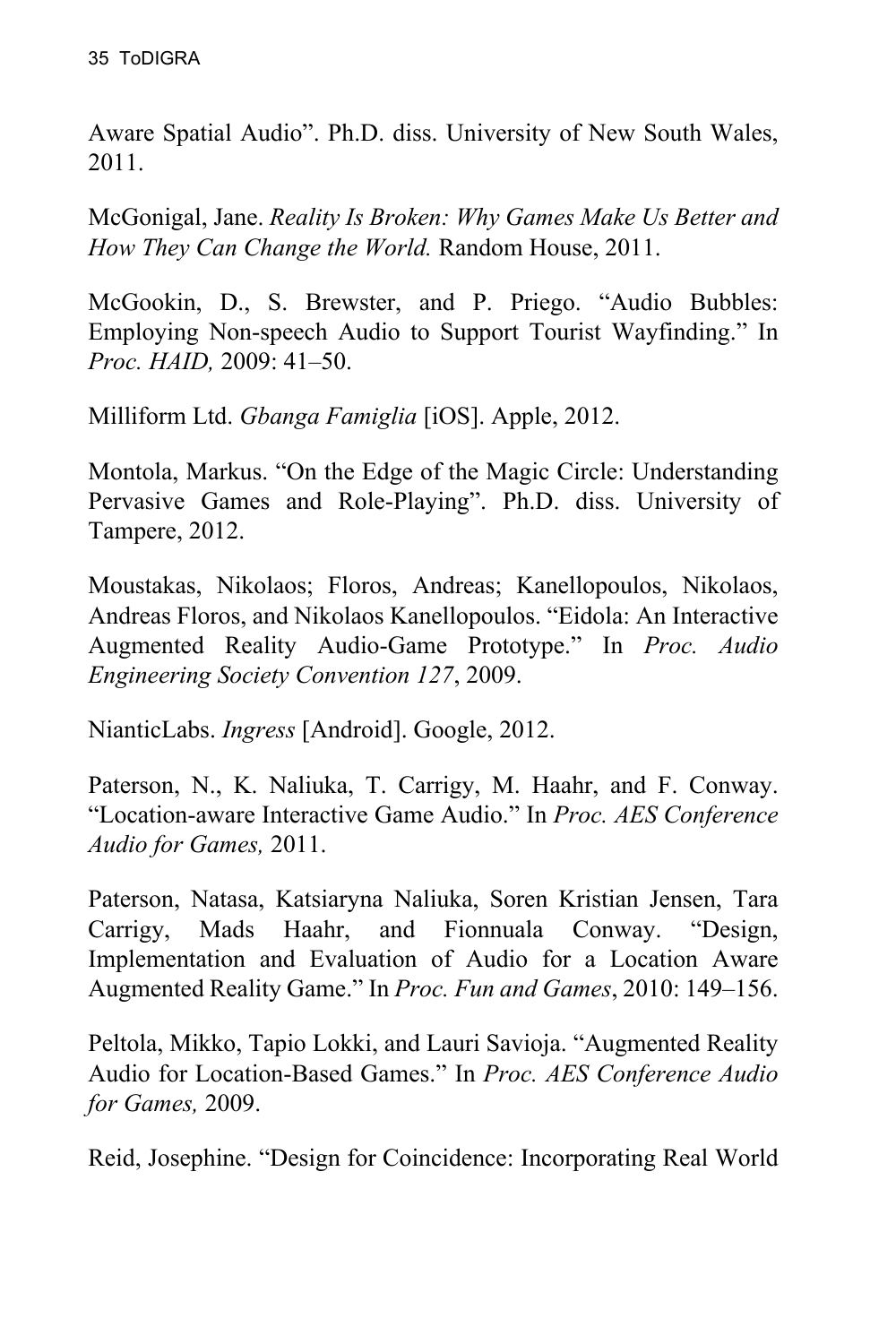Artifacts in Location Based Games." In *Proc. Digital Interactive Media in Entertainment and Arts*, 2008: 18–25.

Reid, Josephine, Erik Geelhoed, Richard Hull, Kirsten Cater, and Ben Clayton. "Parallel Worlds: Immersion in Location-based Experiences." In *CHI Extended Abstracts*, 2005: 1733–1736.

RjDj. *Inception the App* [iOS]. Apple, 2010.

RjDj. *Dimensions* [iOS]. Apple, 2011.

RjDj. *The Dark Knight Rises Z+* [iOS]. Apple, 2012.

RocketChicken Interactive. *CodeRunner* [iOS]. Apple, 2012.

Rovithis, Emmanouel. "A Classification of Audio-based Games in Terms of Sonic Gameplay and the Introduction of the Audio-roleplaying-game: Kronos." In *Proc. Audio Mostly*, 2012: 160–164.

Rowland, Duncan, Martin Flintham, Leif Oppermann, Joe Marshall, Alan Chamberlain, Boriana Koleva, Steve Benford, and Citlali Perez. 2009. "Ubikequitous Computing: Designing Interactive Experiences for Cyclists." In *Proc. MobileHCI,* 2009.

Rozier, J., K. Karahalios, and J. Donath. "Hear&There: An Augmented Reality System of Linked Audio." In *Proc. ICAD,* 2000*.*

Sawhney, Nitin, and Chris Schmandt. "Nomadic Radio: Scaleable and Contextual Notification for Wearable Audio Messaging." In *Proc. CHI*, 1999: 96–103.

Sears, A, M Lin, J Jacko, and Y Xiao. "When Computers Fade Pervasive Computing and Situationally-induced Impairments and Disabilities." *HCI International* Vol. 2, 2003: 1298–1302.

Six to start and N. Alderman. *Zombies, Run!* [iOS]. Apple, 2011.

Stahl, Christoph. "The Roaring Navigator: a Group Guide for the